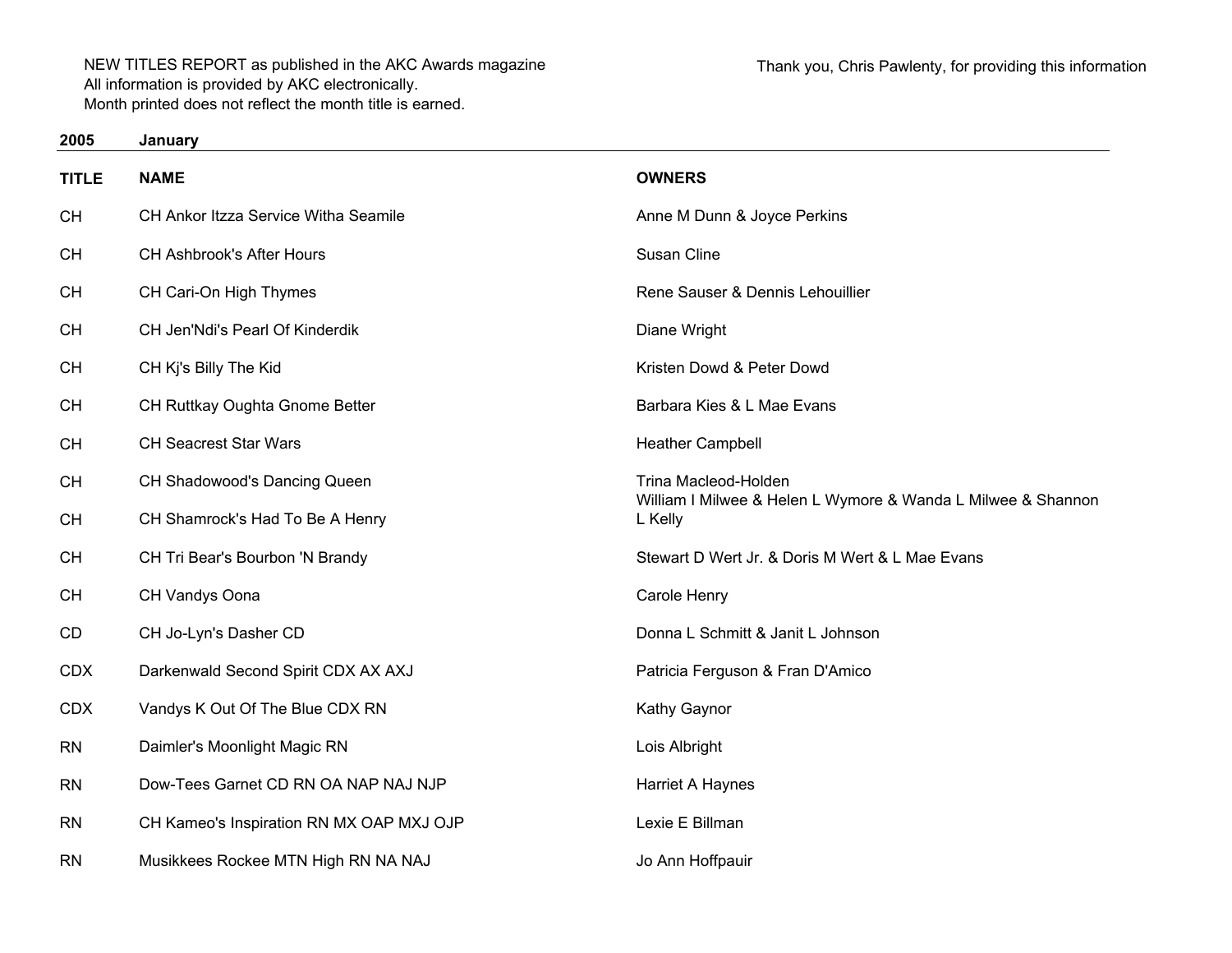| <b>RN</b>    | Oak Ridge Something Special CDX RN                    | Miss Elizabeth A Cooper                                |
|--------------|-------------------------------------------------------|--------------------------------------------------------|
| <b>RN</b>    | CH Shoreline Smoke On The Water CDX RN AX OAP AXJ AJP | <b>Tawn Sinclair</b>                                   |
| <b>RN</b>    | Vandys K Out Of The Blue CDX RN                       | Kathy Gaynor                                           |
| <b>RN</b>    | Vandys Nyla RN                                        | Harriet Haynes & Carole Henry                          |
| <b>RN</b>    | Wolf CD RN                                            | Clare Robyt                                            |
| <b>NA</b>    | Keepsake Spring Into Action NA NAJ                    | Frances D'Amico & Patricia Ferguson & Margaret Bissell |
| <b>NAP</b>   | Maldolph's Kona Riblue AX NAP AXJ NJP                 | Laura L Lenci                                          |
| <b>NJP</b>   | Maldolph's Kona Riblue AX NAP AXJ NJP                 | Laura L Lenci                                          |
| OA           | Covenants Jeweled Sierra OA OAJ                       | Wayne Staats & Anita Houchins & Karen Staats           |
| <b>OAJ</b>   | Covenants Jeweled Sierra OA OAJ                       | Wayne Staats & Anita Houchins & Karen Staats           |
| <b>OAJ</b>   | Musikkees Rockee MTN High RN NA OAJ                   | Jo Ann Hoffpauir                                       |
| <b>OAJ</b>   | Tasmanian Tiki NA OAJ                                 | Marsha Yaeger                                          |
| <b>AXJ</b>   | CH Daimler Hot Kruisen With Harley CDX AX AXJ         | <b>Shirley Kilpatrick</b>                              |
| <b>MXJ</b>   | Imagine Nothing's Impossible VCD2 MX MXJ              | <b>Chris Pawlenty</b>                                  |
| <b>MXP</b>   | Nightwind Keepsake Treasure UDX MXP MJP               | Dr. Margaret Bissell                                   |
| <b>MJP</b>   | Nightwind Keepsake Treasure UDX AXP MJP               | Dr. Margaret Bissell                                   |
|              | <b>February</b>                                       |                                                        |
| <b>TITLE</b> | <b>NAME</b>                                           | <b>OWNERS</b>                                          |
| <b>CH</b>    | <b>CH Achates' Argus</b>                              | Vickie Lynn Buttery & Edwin B Buttery                  |

CHCH Ashbrook's Inside Trader **Karen Blair & Linda B Moss** CH Ashbrook's Inside Trader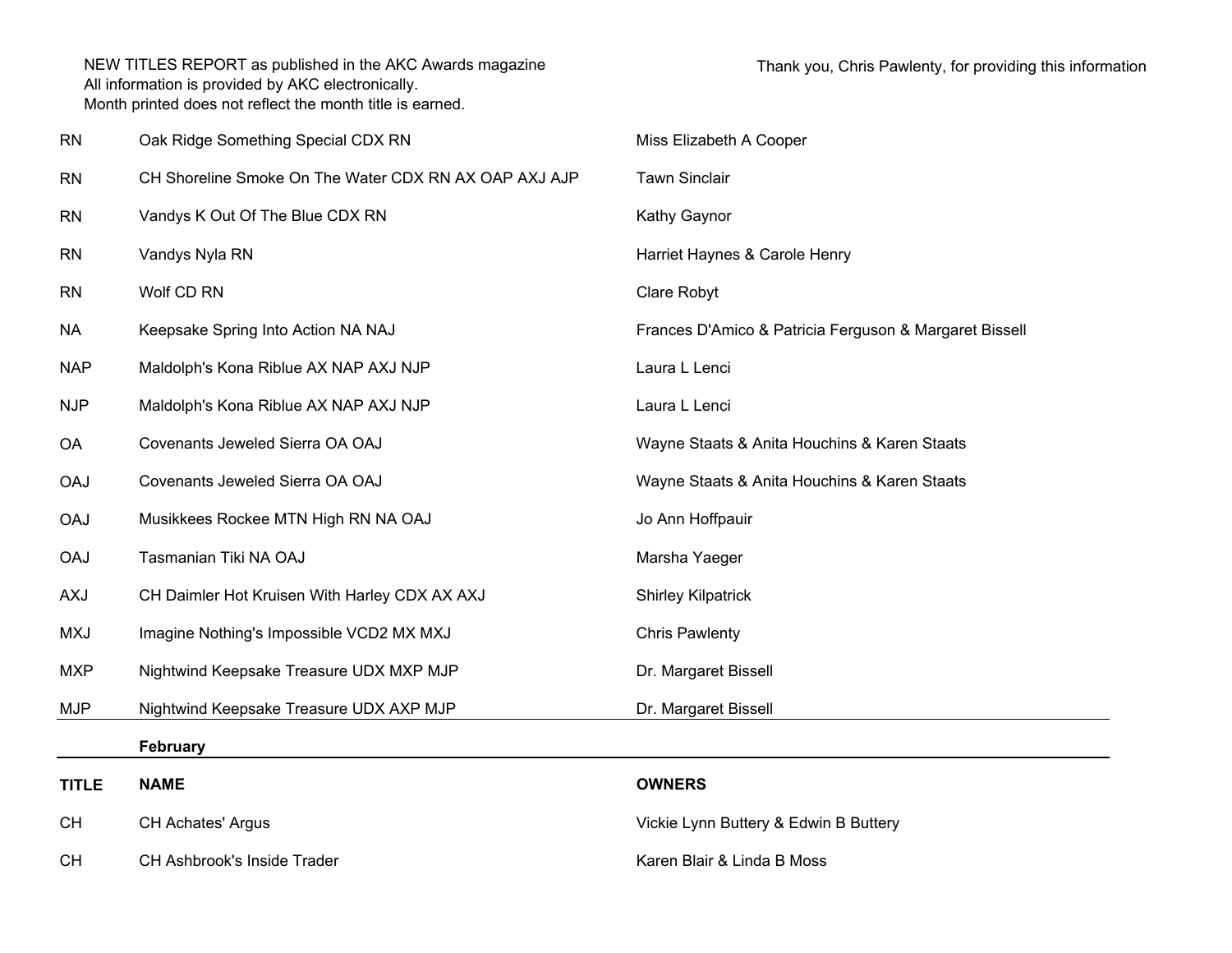|            | <b>March</b>                          |                                          |
|------------|---------------------------------------|------------------------------------------|
| <b>AXJ</b> | Shoreline's Ready To Run NA AXJ       | Barbara Lombard & Tawn Sinclair          |
| <b>AXJ</b> | Galileo's Missile Toes OA AXJ         | Anne Timson                              |
| <b>OAJ</b> | CH Shoreline's Ready T'Winsome NA OAJ | Kristine Arnds & Tawn Sinclair           |
| <b>OAJ</b> | Kemont's Hells Angel NA OAJ           | Jan Corrington                           |
| <b>OAJ</b> | CH Kemont's Double Entendre OA OAJ    | Sandra I Lambright & Jan Corrington      |
| OA         | Ryndam Sylvan Blue Skies OA AXJ NJP   | Pat Shuler                               |
| <b>OA</b>  | CH Kemont's Double Entendre OA NAJ    | Sandra I Lambright & Jan Corrington      |
| <b>NAJ</b> | Afkee's Megamotion NAJ                | Maureen Waldron                          |
| <b>NA</b>  | CH Shamrock's Perfect Timing NA NAJ   | Sue Ritchie & Shannon Kelly              |
| <b>NA</b>  | CH Keedox Royal Galaxy NA             | Linda Ferraro & Charisse Ferraro         |
| <b>NA</b>  | Afkee's Megamotion NA NAJ             | Maureen Waldron                          |
| <b>CH</b>  | CH Wund-R Y's Best Kept Secret        | Terri Vanschyndel                        |
| <b>CH</b>  | CH Wund-R Y Annie My Love             | Diane Peppler & Terri Vanschyndel        |
| <b>CH</b>  | CH Tapestry's She Daisy               | Karin Wilson                             |
| <b>CH</b>  | <b>CH Perikees' Petite</b>            | Vickie Lynn Buttery & Dr. Perry C Dillon |
| <b>CH</b>  | CH Perikees' Athena D'Achates         | Vickie Lynn Buttery & Dr. Perry C Dillon |
| <b>CH</b>  | CH Epic's Jenndi Fantasy Flight       | Lou Brahler & Diane Wright               |
| <b>CH</b>  | CH Astarz Pe Wild Nights Vosdal       | Lanora I Madden & Donna Stekli           |
| <b>CH</b>  | CH Ashwood's Keesara Nightly News     | Donna Staton & Dr. Bob Staton            |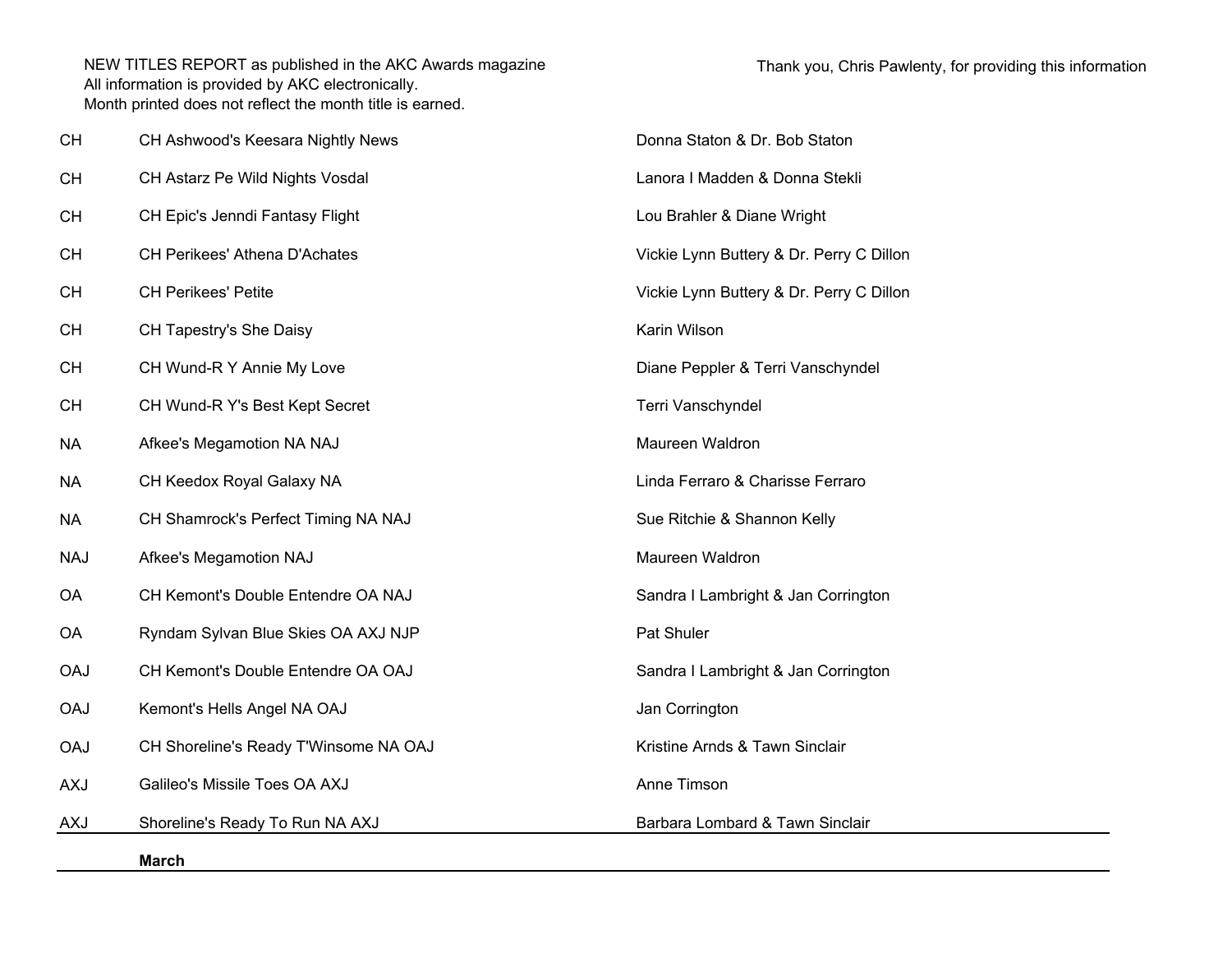Thank you, Chris Pawlenty, for providing this information

| <b>TITLE</b> | <b>NAME</b>                              | <b>OWNERS</b>                                                                        |
|--------------|------------------------------------------|--------------------------------------------------------------------------------------|
| <b>CH</b>    | CH Ankor Itzza Service Witha Seamile     | Anne M Dunn & Joyce Perkins                                                          |
| CH           | CH Ashbrook's After Hours                | Susan Cline                                                                          |
| <b>CH</b>    | CH Cari-On High Thymes                   | Rene Sauser & Dennis Lehouillier                                                     |
| <b>CH</b>    | CH Jen'Ndi's Pearl Of Kinderdik          | Diane Wright                                                                         |
| <b>CH</b>    | CH Kj's Billy The Kid                    | Kristen Dowd & Peter Dowd                                                            |
| <b>CH</b>    | CH Ruttkay Oughta Gnome Better           | Barbara Kies & L Mae Evans                                                           |
| <b>CH</b>    | <b>CH Seacrest Star Wars</b>             | <b>Heather Campbell</b>                                                              |
| CH           | CH Shadowood's Dancing Queen             | Trina Macleod-Holden<br>William I Milwee & Helen L Wymore & Wanda L Milwee & Shannon |
| <b>CH</b>    | CH Shamrock's Had To Be A Henry          | L Kelly                                                                              |
| <b>CH</b>    | CH Tri Bear's Bourbon 'N Brandy          | Stewart D Wert Jr. & Doris M Wert & L Mae Evans                                      |
| <b>CH</b>    | CH Vandys Oona                           | Carole Henry                                                                         |
| CD           | CH Jo-Lyn's Dasher CD                    | Donna L Schmitt & Janit L Johnson                                                    |
| <b>CDX</b>   | Darkenwald Second Spirit CDX AX AXJ      | Patricia Ferguson & Fran D'Amico                                                     |
| <b>CDX</b>   | Vandys K Out Of The Blue CDX RN          | Kathy Gaynor                                                                         |
| <b>RN</b>    | Daimler's Moonlight Magic RN             | Lois Albright                                                                        |
| <b>RN</b>    | Dow-Tees Garnet CD RN OA NAP NAJ NJP     | Harriet A Haynes                                                                     |
| <b>RN</b>    | CH Kameo's Inspiration RN MX OAP MXJ OJP | Lexie E Billman                                                                      |
| <b>RN</b>    | Musikkees Rockee MTN High RN NA NAJ      | Jo Ann Hoffpauir                                                                     |
| <b>RN</b>    | Oak Ridge Something Special CDX RN       | Miss Elizabeth A Cooper                                                              |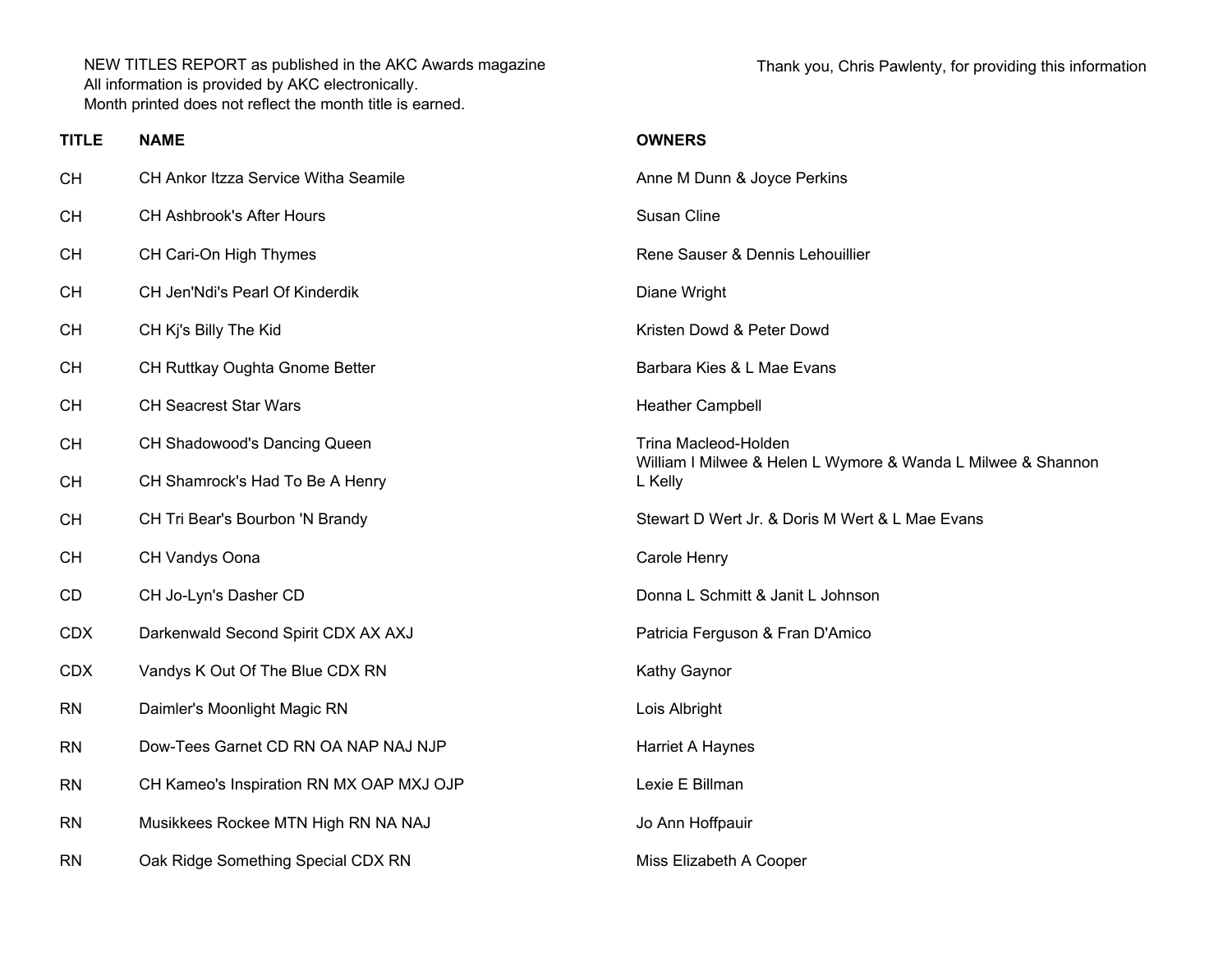| <b>RN</b>    | CH Shoreline Smoke On The Water CDX RN AX OAP AXJ AJP | <b>Tawn Sinclair</b>                                               |
|--------------|-------------------------------------------------------|--------------------------------------------------------------------|
| <b>RN</b>    | Vandys K Out Of The Blue CDX RN                       | Kathy Gaynor                                                       |
| <b>RN</b>    | Vandys Nyla RN                                        | Harriet Haynes & Carole Henry                                      |
| <b>RN</b>    | Wolf CD RN                                            | Clare Robyt                                                        |
| <b>NA</b>    | Keepsake Spring Into Action NA NAJ                    | Frances D'Amico & Patricia Ferguson & Margaret Bissell             |
| <b>NAP</b>   | Maldolph's Kona Riblue AX NAP AXJ NJP                 | Laura L Lenci                                                      |
| <b>NJP</b>   | Maldolph's Kona Riblue AX NAP AXJ NJP                 | Laura L Lenci                                                      |
| <b>OA</b>    | Covenants Jeweled Sierra OA OAJ                       | Wayne Staats & Anita Houchins & Karen Staats                       |
| <b>OAJ</b>   | Covenants Jeweled Sierra OA OAJ                       | Wayne Staats & Anita Houchins & Karen Staats                       |
| <b>OAJ</b>   | Musikkees Rockee MTN High RN NA OAJ                   | Jo Ann Hoffpauir                                                   |
| <b>OAJ</b>   | Tasmanian Tiki NA OAJ                                 | Marsha Yaeger                                                      |
| <b>AXJ</b>   | CH Daimler Hot Kruisen With Harley CDX AX AXJ         | <b>Shirley Kilpatrick</b>                                          |
| <b>MXJ</b>   | Imagine Nothing's Impossible VCD2 MX MXJ              | <b>Chris Pawlenty</b>                                              |
| <b>MXP</b>   | Nightwind Keepsake Treasure UDX MXP MJP               | Dr. Margaret Bissell                                               |
| <b>MJP</b>   | Nightwind Keepsake Treasure UDX AXP MJP               | Dr. Margaret Bissell                                               |
|              | <b>April</b>                                          |                                                                    |
| <b>TITLE</b> | <b>NAME</b>                                           | <b>OWNERS</b>                                                      |
| <b>CH</b>    | CH B Mi Gossamer Ghost                                | Irene Munson & Betty Munson                                        |
| <b>CH</b>    | CH Bonnyvale's Special Agent                          | James M Wolfe & Joanne Harrar & Darlene Bosch & Carolyn H<br>Wolfe |
| <b>CH</b>    | CH Kalypso's Soaring Legend                           | Deanna Cox                                                         |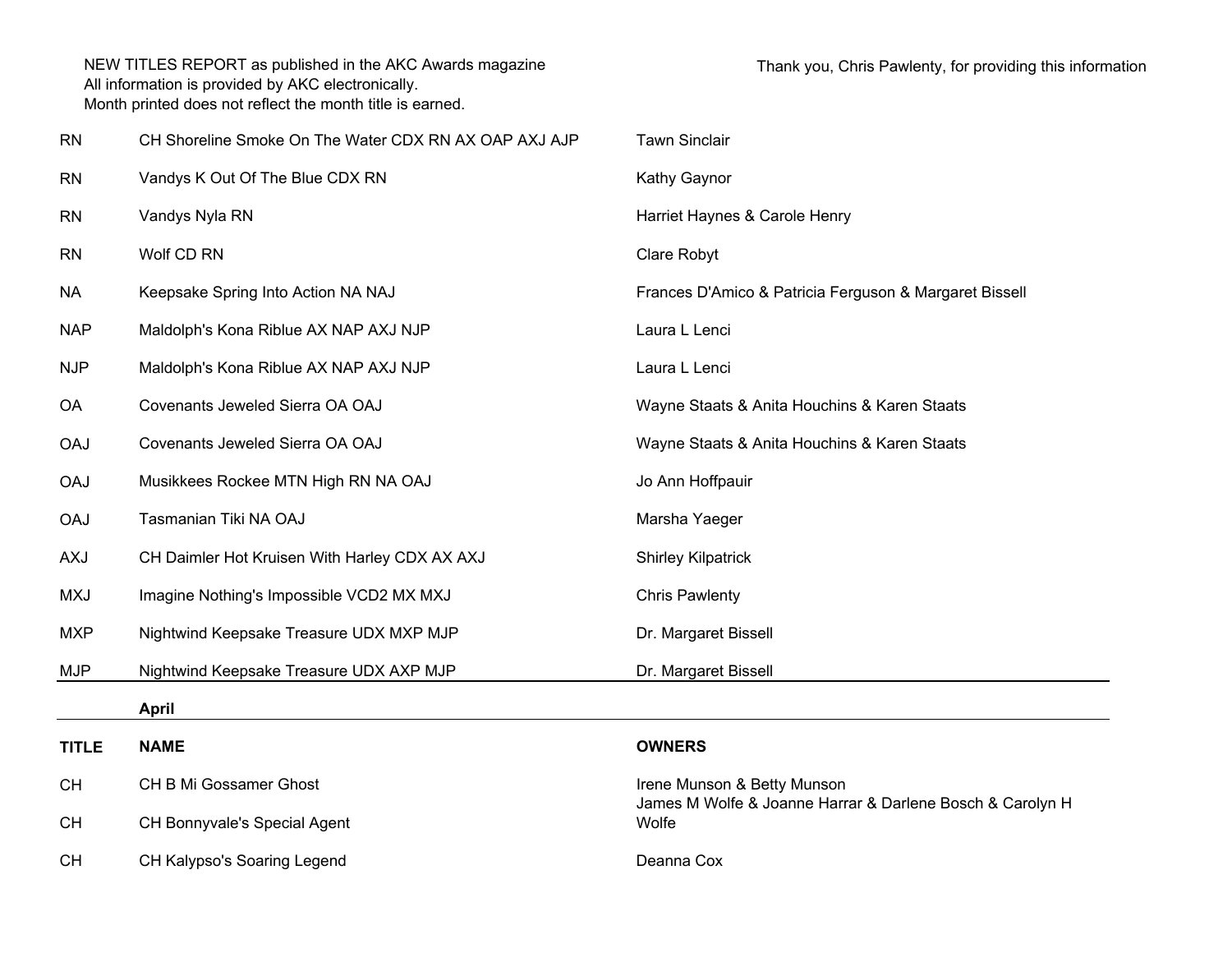| CН         | CH Karizma's Kiss Me Kate                  | Christine Schwartz & Barbara Bauman                    |
|------------|--------------------------------------------|--------------------------------------------------------|
| CН         | CH Keeplay's Exit The King                 | Jill A Eastman & Deborah Hibberd                       |
| CН         | CH Krownkee Midnight Gambler               | Xanthea R Kennedy                                      |
| CН         | CH Legend's Heart Of Midnight              | Deanna Cox & Colton Johnson                            |
| CН         | CH Paradise Kees' Island Tsunami           | Linda Samuel                                           |
| CН         | CH Rainkees Ty One On                      | Jeffrey Geyer & Diane Geyer                            |
| CН         | CH Rutt Kay Che Che                        | L Mae Evans                                            |
| CН         | CH Ruttkay Jim Porter's Tribear            | Stewart D Wert Jr. & Doris M Wert & L Mae Evans        |
| CН         | <b>CH Santakees Star Quest</b>             | Russell T Southworth & Melody J Southworth             |
| CН         | CH Twin Trees Hobie Cat                    | Karen Evasuik & Steve Evasuik                          |
| CD         | Dutchess Little Lily CD                    | Michelle Pacheco                                       |
| RN         | Designers X-Clusive CD RN NAP NJP          | Kathleen Gray                                          |
| RN         | Dickinson's Docashein CD RN                | Stacy L Dickinson                                      |
| RN         | Musikkees Smokee MTN. Majesty UD RN MX MXJ | Jo Ann Hoffpauir                                       |
| RN         | CH Windrift's Premier Edition CD RN        | <b>Bruce Reed &amp; Betty Reed</b>                     |
| ОA         | Tasmanian Tiki OA OAJ                      | Marsha Yaeger                                          |
| <b>DAO</b> | Keepsake Spring Into Action NA OAJ         | Frances D'Amico & Patricia Ferguson & Margaret Bissell |
| <b>CAO</b> | CH Keesbrook's Sweet Dreams NA OAJ         | Sue Ritchie & Shannon Kelly & Brenda Brooks            |
| UAO        | CH Shamrock's Perfect Timing NA OAJ        | Sue Ritchie & Shannon Kelly                            |
| OAP        | CH Astarz Bolero Of Westcrest OAP OJP      | Harry Toepfer & Vivian Toepfer                         |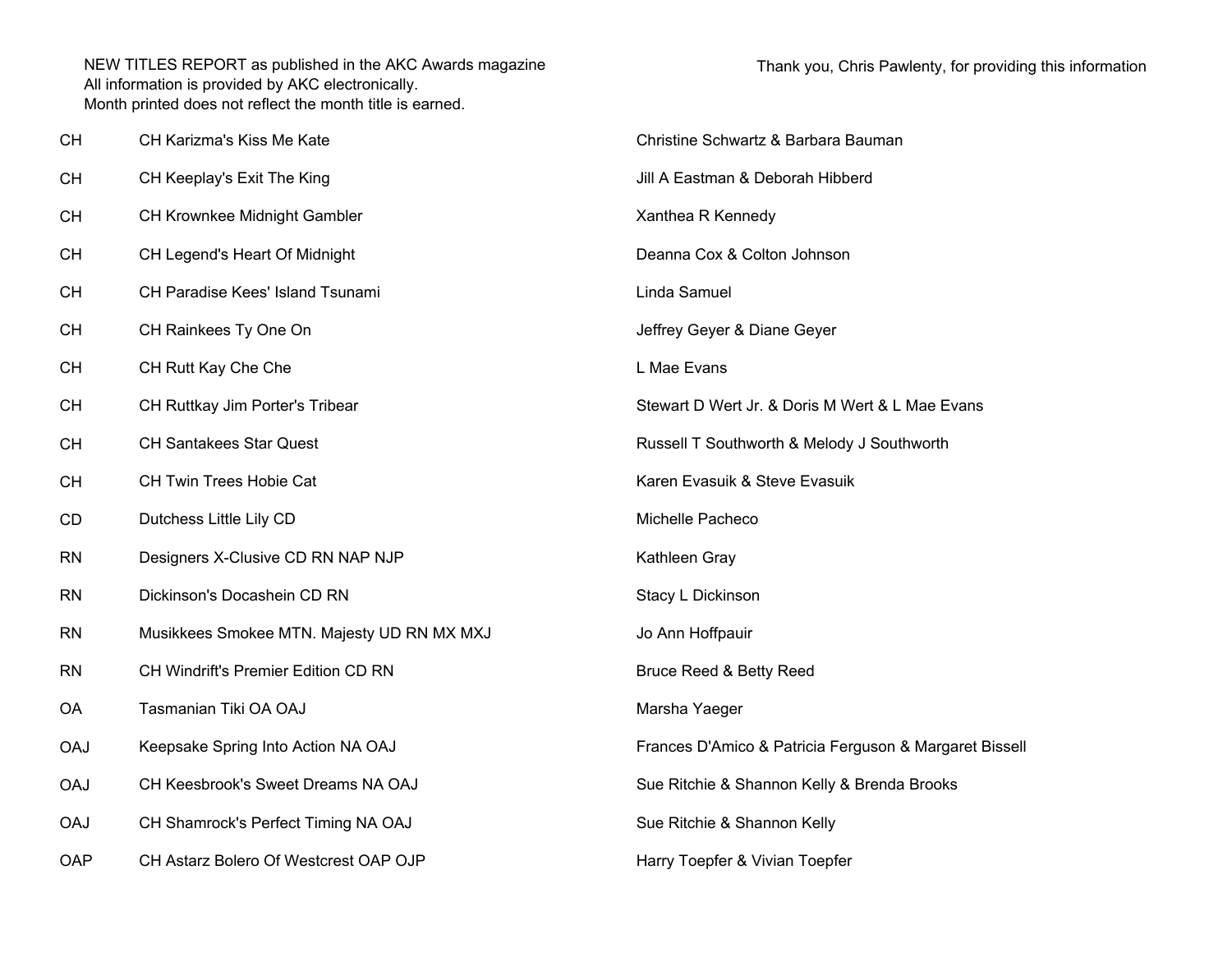|                   | NEW TITLES REPORT as published in the AKC Awards magazine<br>All information is provided by AKC electronically.<br>Month printed does not reflect the month title is earned. | Thank you, Chris Pawlenty, for providing this information |
|-------------------|------------------------------------------------------------------------------------------------------------------------------------------------------------------------------|-----------------------------------------------------------|
| <b>OJP</b>        | CH Astarz Bolero Of Westcrest OAP OJP                                                                                                                                        | Harry Toepfer & Vivian Toepfer                            |
| AXJ               | CH Keesbrook Magic Royal Mountie AX AXJ                                                                                                                                      | Rebecca B Preston                                         |
| AXJ               | CH Shoreline's Up Up And Away OA AXJ                                                                                                                                         | Barbara Lombard & Tawn Sinclair                           |
| MACH <sub>2</sub> | CH MACH2 Windrift's Rocky MTN Blues CDX                                                                                                                                      | <b>Beth Godwin</b>                                        |
|                   | May                                                                                                                                                                          |                                                           |
| <b>TITLE</b>      | <b>NAME</b>                                                                                                                                                                  | <b>OWNERS</b>                                             |
| <b>CH</b>         | CH Ashbrook's Happy Hour                                                                                                                                                     | Linda B Moss & Si Moss                                    |
| <b>CH</b>         | CH Bonnyvale's Simply Sinful                                                                                                                                                 | Darlene Bosch & Patricia Stround                          |
| <b>CH</b>         | CH K-Central's Smooth Operator                                                                                                                                               | Sherri-Anne Kovack-Mitchell & Gary Sheetz                 |
| <b>CH</b>         | CH Kj's Purrsuit Of Glory                                                                                                                                                    | Linda Ziegler                                             |
| <b>CH</b>         | CH Ladyslipper's Like A Rock                                                                                                                                                 | G M Godfrey & Karen S Godfrey                             |
| <b>CH</b>         | CH Markwrights Gone In Sixty Seconds                                                                                                                                         | Robert A Beckhart & Gayle Beckhart                        |
| <b>CH</b>         | CH Nightwind Itzza Kissed Bya Angel                                                                                                                                          | Patricia A Denboer & Deborah R Hodges                     |
| <b>CH</b>         | <b>CH Olefort Curious George</b>                                                                                                                                             | <b>Robert Gentry</b>                                      |
| <b>CH</b>         | <b>CH Timeless Trailblazer</b>                                                                                                                                               | Carol Dishongh & Susan Morton                             |
| <b>CH</b>         | CH Trumpet's Who'll Stop The Rain                                                                                                                                            | Betty S Herman & Beth Blankenship                         |
| <b>CH</b>         | CH Van Floriks Boston Tea Party                                                                                                                                              | Patrick W Doyle & Wendy Gabers                            |
| CD                | CH Keepsake Giving Me Chills CD                                                                                                                                              | Margaret Bissell                                          |
| CD                | CH Shadowood's Kandi Kan Du CD                                                                                                                                               | Barbara A Brown                                           |
| UDX3              | CH OTCH Klassic's Keeping It Up UDX3 AX NAP AXJ NJP                                                                                                                          | Bonnie Burman & Terry Burman                              |
|                   |                                                                                                                                                                              |                                                           |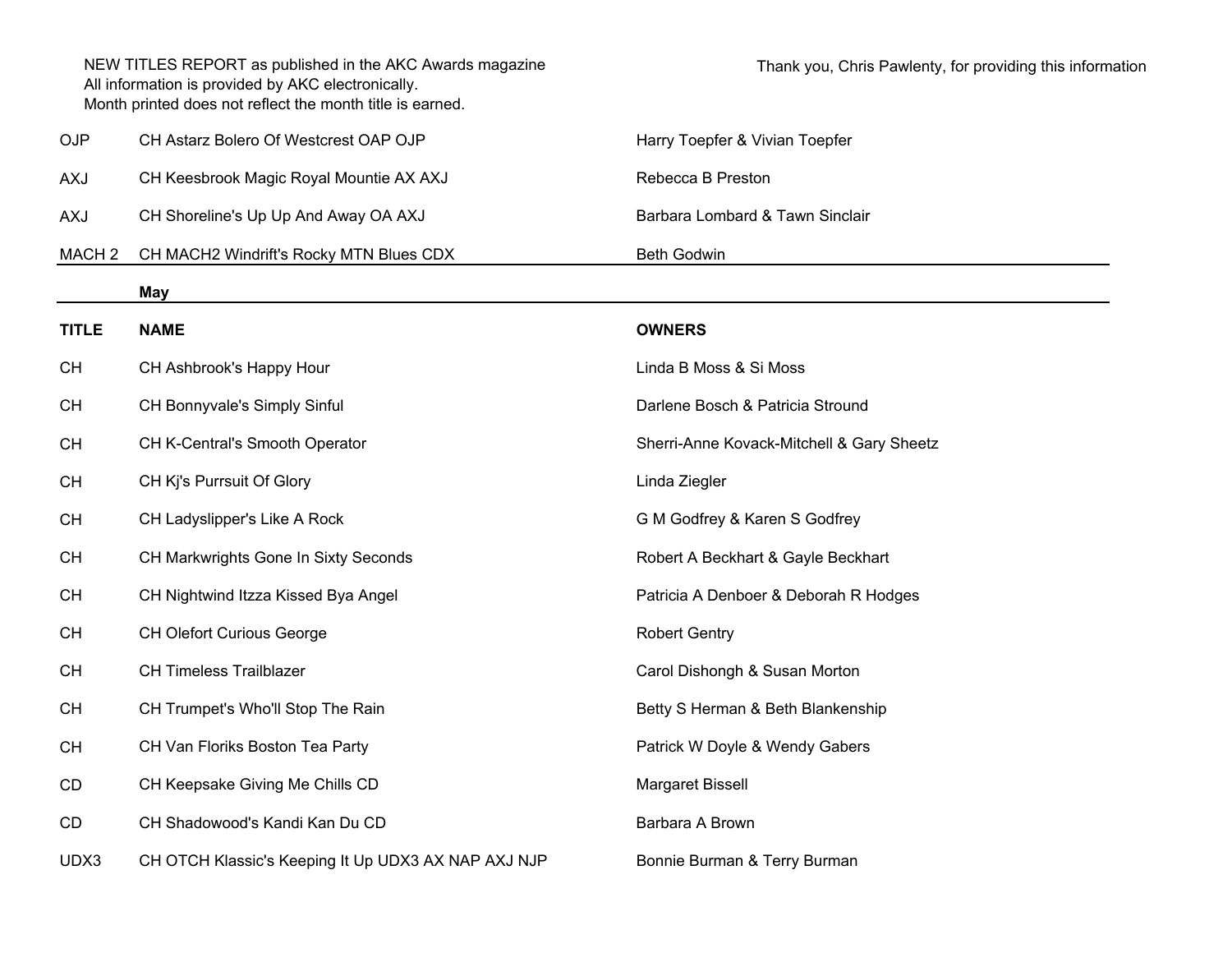| <b>RN</b>  | Cliffhouse Born 2b Wild RN                            | Becky Denton & Kyle Denton & Kelli Denton |
|------------|-------------------------------------------------------|-------------------------------------------|
| <b>RN</b>  | CH K-Central's Mr Hot Shot RN                         | Susan A Wellman                           |
| <b>RA</b>  | CH Shoreline Smoke On The Water CDX RA AX OAP AXJ AJP | <b>Tawn Sinclair</b>                      |
| <b>RA</b>  | Vandys K Out Of The Blue CDX RA                       | Kathy Gaynor                              |
| TD         | CH Allante's Barrier Reef VCD1                        | Victoria Leitner                          |
| <b>NA</b>  | Kameo's Scrimshaw NA AXP NAJ AJP                      | Leonard L Totten Jr. & Debra A Totten     |
| <b>NAJ</b> | Keesbrook's Nick O 'Thyme NAP NAJ NJP                 | Katharine E Murphy                        |
| <b>NAP</b> | MACH2 Bailey's Irish Cream CDX NAP                    | Kay Vonnahme                              |
| <b>NAP</b> | Kamook-Tikegh NAP                                     | Linda C Peterson & Dwight Peterson        |
| <b>NJP</b> | Kamook-Tikegh NAP NJP                                 | Linda C Peterson & Dwight Peterson        |
| <b>OA</b>  | Afkee's Megamotion OA OAJ                             | Maureen Waldron                           |
| <b>OA</b>  | Marrkees Gifted Jazz Dancer CDX OA NAP OAJ NJP        | Mary Kay & Philip Keenan                  |
| <b>OAJ</b> | Afkee's Megamotion NA OAJ                             | Maureen Waldron                           |
| <b>OAJ</b> | Merlin's Mystical Spell OA OAJ                        | Mark T Southworth & Melody J Southworth   |
| <b>OAJ</b> | CH Seacrest Northern Star OA OAJ                      | Karen Sheahan & Heather Campbell          |
| OAP        | Jody's Bandito OA OAP NAJ OJP                         | Gayle Garbush                             |
| <b>AXP</b> | CH Kameo's Inspiration RN MX AXP MXJ OJP              | Lexie E Billman                           |
| <b>AJP</b> | Klompen's Mighty Mouse Max OAP AJP                    | Leonard Totten & Debra H Totten           |
| <b>MXJ</b> | Jo-Lyn's Summer Mist CD AX MXJ                        | Kay Vonnahme & Janit L Johnson            |
| <b>MXJ</b> | Shadowdancer's Special Encore AX MXJ                  | Robyn Corcoran                            |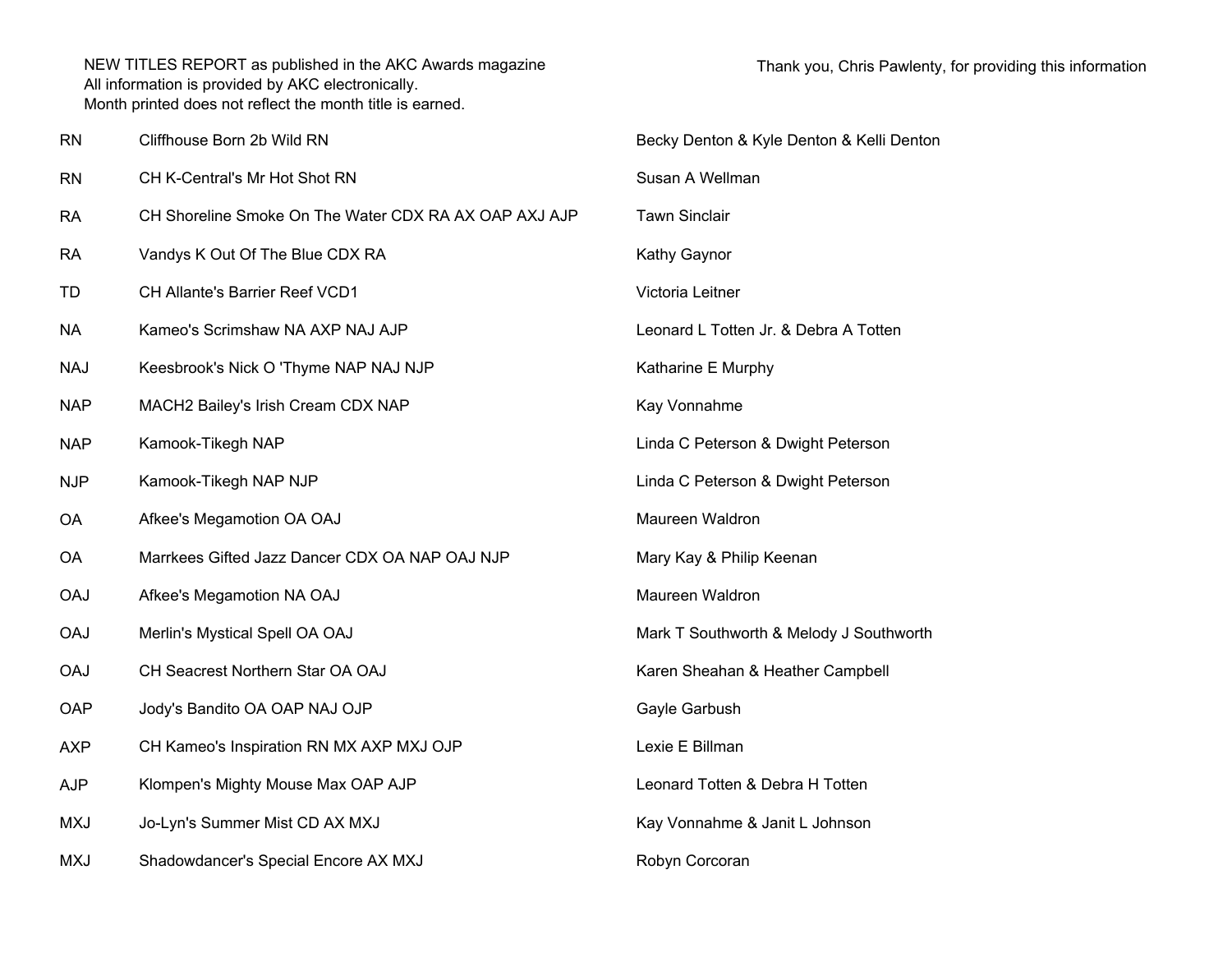| MACH <sub>13</sub> | MACH13 Molly CD                          | Maureen Waldron                                        |
|--------------------|------------------------------------------|--------------------------------------------------------|
|                    | June                                     |                                                        |
| <b>TITLE</b>       | <b>NAME</b>                              | <b>OWNERS</b>                                          |
| <b>CH</b>          | <b>CH Athena The Optimist</b>            | Jennifer Sturgeon & Jeffrey A Sturgeon                 |
| <b>CH</b>          | CH Canyonfrost Coyote Dreams             | J Prescott-Downing & D Downing                         |
| <b>CH</b>          | <b>CH Cliffhouse Presumed Innocent</b>   | Linda Moss & Kathleen M Trieschmann                    |
| <b>CH</b>          | <b>CH Cliffhouse Southern Roustabout</b> | Kathy Trieschmann                                      |
| <b>CH</b>          | CH Designer's Let's Make Magic           | Joyce Cardwell & Rita L Jacobs                         |
| <b>CH</b>          | CH Jo-Lyn's Beach Baby                   | Janit L Johnson                                        |
| <b>CH</b>          | CH Jo-Lyn's Peter Pumpkin                | Janit L Johnson                                        |
| <b>CH</b>          | CH Katari's Nokia V Jo-Lyn               | Janit L Johnson & Jean Smith                           |
| <b>CH</b>          | CH Kemont's Double Park                  | Sandra I Lambright & Stephanie Pullen & Jan Corrington |
| <b>CH</b>          | CH Kuhls Mardi Gras Mystery              | Victoria Youngmeyer & Steven W Williams                |
| <b>CH</b>          | CH Owenbriar's Roses 'N Thyme            | Linda J Owens                                          |
| <b>CH</b>          | CH Ruttkay Spirited Boggart              | Karen C Moran & L Mae Evans & Tarrence Moran           |
| <b>CH</b>          | CH Trumpet's Simply The Best             | Mandy L Huffman & Michael Huffman                      |
| <b>CH</b>          | CH Vosdal's Victory Junction             | LaNora I Madden                                        |
| CD                 | Dutchess Little Nikki CD                 | Michelle Pacheco                                       |
| CD                 | Jody's Bandito CD OA OAP NAJ OJP         | Gayle Garbush                                          |
| CD                 | Keepsake Spring Into Action CD RN OA OAJ | Frances D'Amico & Patricia Ferguson & Margaret Bissell |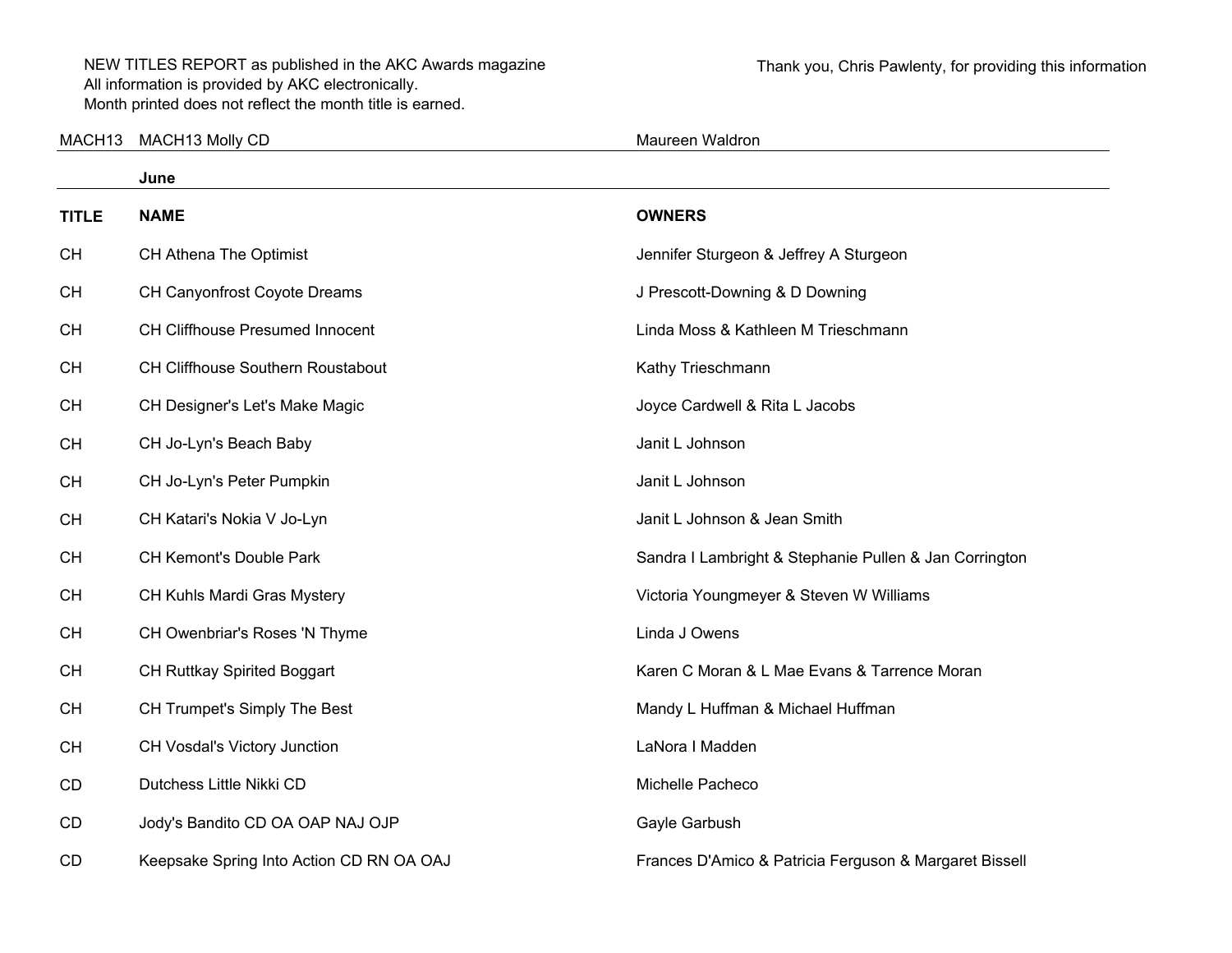| CD         | Tyson The Terrific CD                      | <b>Bonnie Savo</b>                                     |
|------------|--------------------------------------------|--------------------------------------------------------|
| <b>RN</b>  | Afkee's Undercover Angel RN                | Lexie E Billman                                        |
| <b>RN</b>  | CH Cliffhouse Justice For All CD RN        | Kelli Denton & Becky Denton                            |
| <b>RN</b>  | Darkenwald Second Spirit CDX RN AX AXJ     | Patricia Ferguson & Fran D'Amico                       |
| <b>RN</b>  | Keepsake Spring Into Action RN OA OAJ      | Frances D'Amico & Patricia Ferguson & Margaret Bissell |
| <b>RN</b>  | Musikkees Mustang Sally CD RN AX AXJ       | Joann Hoffpauir                                        |
| <b>RN</b>  | Ruttkay Cleo Putra Keesha CDX RN TD        | Daisy Mae Kramer                                       |
| <b>RN</b>  | Ryndam Sylvan Blue Skies RN OA AXJ NJP     | Pat Shuler                                             |
| <b>RN</b>  | Shoreline's Leading Lady RN AX MXJ         | Lisa Marzban & Tawn Sinclair                           |
| <b>RA</b>  | Dow-Tees Garnet CD RA OA NAP NAJ NJP       | Harriet A Haynes                                       |
| <b>RA</b>  | Musikkees Smokee MTN. Majesty UD RA MX MXJ | Jo Ann Hoffpauir                                       |
| <b>RA</b>  | Oak Ridge Something Special CDX RA         | Miss Elizabeth A Cooper                                |
| <b>NA</b>  | CH Keepsake Giving Me Chills CD NA NAJ     | Margaret Bissell                                       |
| <b>NA</b>  | Keesbrook's Nick O 'Thyme NA NAP NAJ NJP   | Katharine E Murphy                                     |
| <b>NA</b>  | Thistledown Caroline NA NAJ                | Judy Sage                                              |
| <b>NAJ</b> | CH Covenants Crown Jewel NAJ               | Wayne Staats & Karen Staats & Anita Houchins           |
| <b>NAJ</b> | CH Keepsake Giving Me Chills CD NA NAJ     | Margaret Bissell                                       |
| <b>NAJ</b> | Thistledown Caroline NAJ                   | Judy Sage                                              |
| <b>NAP</b> | Vandys Xalin UD AX NAP AXJ                 | Roxanne Dyer                                           |
| <b>NAP</b> | Vandys Xalin UD AX NAP AXJ NJP             | Roxanne Dyer                                           |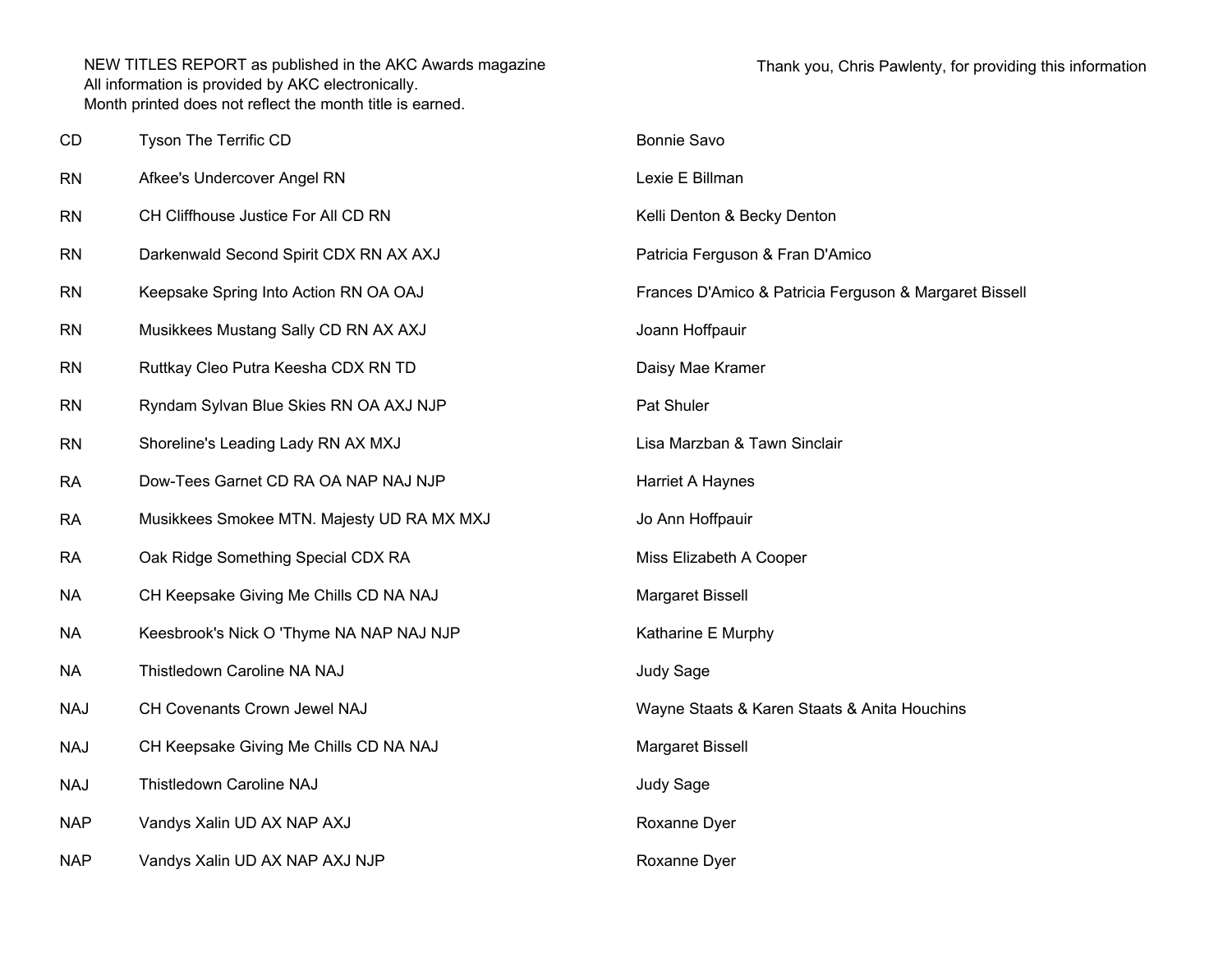| <b>NJP</b>   | CH Windrift's Sonora Song MX MXJ NJP                  | Tom Ballen & Amy Ballen                                |
|--------------|-------------------------------------------------------|--------------------------------------------------------|
| <b>OA</b>    | Carr Kees Rick's Roosevelt CD OA OAJ                  | Pat Stolte                                             |
| <b>OA</b>    | Kameo's Turbocharged CD OA NAJ                        | Debra Mennel & Dennis J Mennel                         |
| <b>OA</b>    | Keepsake Spring Into Action OA OAJ                    | Frances D'Amico & Patricia Ferguson & Margaret Bissell |
| OA           | Shoreline's Ready To Run OA AXJ                       | Barbara Lombard & Tawn Sinclair                        |
| <b>OAJ</b>   | Kameo's Turbocharged CD OA OAJ                        | Debra Mennel & Dennis J Mennel                         |
| <b>OJP</b>   | Vandys Xalin UD AX NAP AXJ OJP                        | Roxanne Dyer                                           |
| <b>LXA</b>   | Afkee's Megamotion OA AXJ                             | Maureen Waldron                                        |
| <b>AXP</b>   | CH Shoreline Smoke On The Water CDX RA AX AXP AXJ AJP | <b>Tawn Sinclair</b>                                   |
| МX           | Jo-Lyn's Summer Mist CD MX MXJ                        | Kay Vonnahme & Janit L Johnson                         |
|              |                                                       |                                                        |
|              | July                                                  |                                                        |
| <b>TITLE</b> | <b>NAME</b>                                           | <b>OWNERS</b>                                          |
| <b>CH</b>    | CH Astarz Far And Away                                | Martha Huck & Russell Huck Jr                          |
| <b>CH</b>    | CH Jen Ndi's Dare To Be Me                            | Diane Wright                                           |
| <b>CH</b>    | CH Laser's Tuxedo Junction                            | John Williams                                          |
| <b>CH</b>    | CH Legend's Thief Of Hearts                           | Deanna Cox & Colton Johnson                            |
| <b>CH</b>    | CH Perikees' Renard At Achates                        | Dr. Perry C Dillon                                     |
| <b>CH</b>    | CH Sherwood's Blacksmith                              | Richard Su & Phyllis Noonan & Judith Nye               |
| <b>CH</b>    | CH Summerwind Double Trouble Swankee                  | Jean Gauchat-Hargis & Donna Powell                     |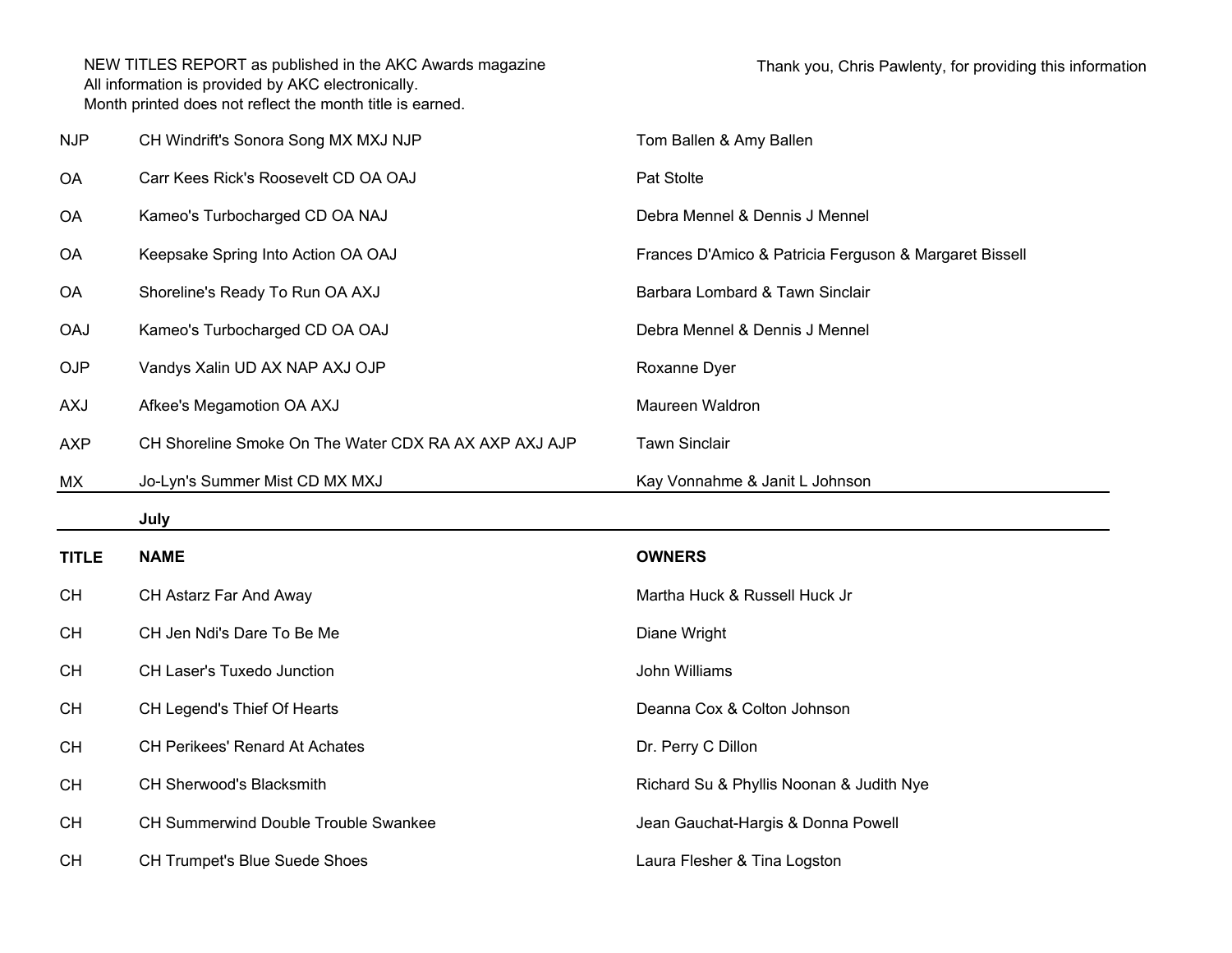| <b>CH</b>  | CH Winsome's Reason To Believe                        | <b>Kristine Arnds</b>             |
|------------|-------------------------------------------------------|-----------------------------------|
| CD         | Benden's Klassic Bad Andie CD                         | Ann M Mchugh                      |
| CD         | CH MACH2 Copykees' Simply Awesome CD                  | Cherrie Treber & John R Treber    |
| CD         | Keestonekees My Gentle Ben CD                         | Gary Johnson & Sandra Johnson     |
| <b>CDX</b> | Daimler's Dress-Ta-Kill CDX AX AXJ                    | <b>Shirley Kilpatrick</b>         |
| <b>CDX</b> | CH Daimler's Hot Irish Lass CDX                       | Dawn M Lindemann                  |
| <b>UD</b>  | Oak Ridge Something Special UD RE                     | Miss Elizabeth A Cooper           |
| <b>RN</b>  | CH Jo-Lyn's Dasher CD RN                              | Donna L Schmitt & Janit L Johnson |
| <b>RN</b>  | Kameo's B My Imagination RN                           | Laura Inman                       |
| <b>RN</b>  | Kameo's Yakima RN                                     | Jodi Mcgee & Timothy Mcgee        |
| <b>RN</b>  | Keepsake Life's A Circus RN AX MXJ                    | Mary Kay Keenan                   |
| <b>RN</b>  | Kinderkees' Cut To The Chase CD RN NAP                | Elizabeth Pollen                  |
| <b>RN</b>  | Marrkees Gifted Jazz Dancer CDX RN OA NAP OAJ NJP     | Mary Kay & Philip Keenan          |
| <b>RN</b>  | CH Rainkees I Gotta Be Me RN                          | Helen L Wymore & Judi A James     |
| <b>RN</b>  | CH Seacrest Northern Star RN OA OAJ                   | Karen Sheahan & Heather Campbell  |
| <b>RN</b>  | CH Windrift Kemont Hope Diamond CDX RN OA OAJ         | Sharon Rehder                     |
| <b>RE</b>  | Musikkees Smokee MTN. Majesty UD RE MX MXJ            | Jo Ann Hoffpauir                  |
| <b>RE</b>  | Oak Ridge Something Special CDX RE                    | Miss Elizabeth A Cooper           |
| <b>RE</b>  | CH Shoreline Smoke On The Water CDX RE AX AXP AXJ AJP | <b>Tawn Sinclair</b>              |
| <b>RE</b>  | Vandys K Out Of The Blue CDX RE                       | Kathy Gaynor                      |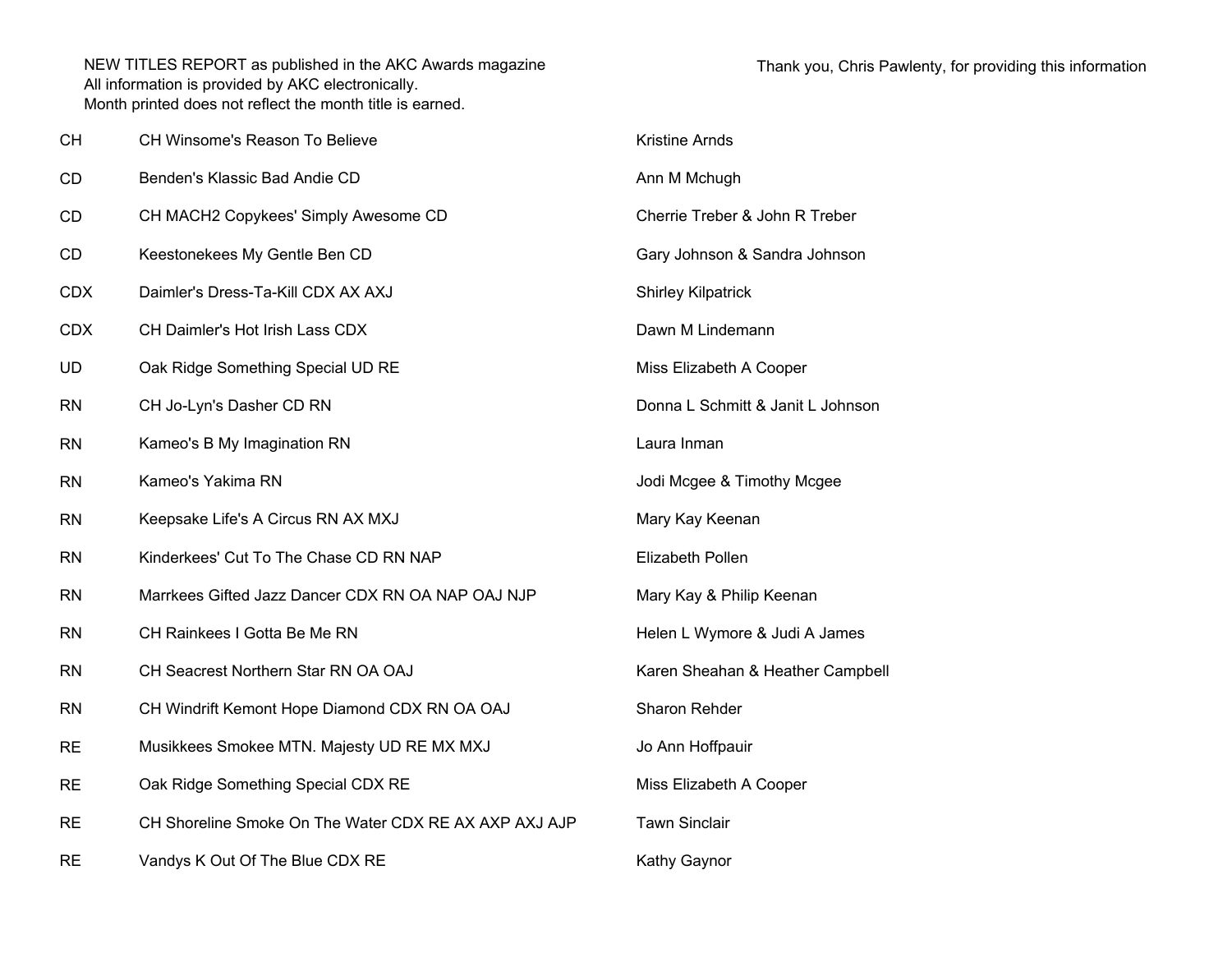| <b>NAJ</b> | Afkee's Undercover Angel RN NAJ                 | Lexie E Billman                             |
|------------|-------------------------------------------------|---------------------------------------------|
| <b>NAJ</b> | Geluk Miss Daffodil Hillside NA NAJ             | M Frances Boyle                             |
| <b>NAP</b> | CH Keesbrook Magic Royal Mountie AX NAP AXJ     | Rebecca B Preston                           |
| <b>NAP</b> | Pukka St Clair NAP                              | <b>Heather St Clair</b>                     |
| <b>NAP</b> | Ryndam Sylvan Blue Skies RN OA NAP AXJ NJP      | Pat Shuler                                  |
| <b>NAP</b> | Vandys Henri AX NAP MXJ                         | Sandy S De Mand & John W De Mand IV         |
| <b>NAP</b> | Whirlaway's Bertie Wooster CD OA NAP OAJ NJP    | Judith A Wootten                            |
| <b>NJP</b> | Kana's House That Jack Built NJP                | Dina A Zinnes                               |
| <b>NJP</b> | CH Keesbrook Magic Royal Mountie AX NAP AXJ NJP | Rebecca B Preston                           |
| <b>NJP</b> | Vandys Henri AX NAP MXJ NJP                     | Sandy S De Mand & John W De Mand IV         |
| <b>OA</b>  | CH Keesbrook's Sweet Dreams OA OAJ              | Sue Ritchie & Shannon Kelly & Brenda Brooks |
| <b>OA</b>  | Seamist's Storm On The Horizon CD OA NAJ        | C Jean Munger                               |
| <b>OAJ</b> | Kameo's Scrimshaw NA AXP OAJ AJP                | Leonard L Totten Jr. & Debra A Totten       |
| <b>OAJ</b> | CH Keepsake Giving Me Chills CD NA OAJ          | Margaret Bissell                            |
| <b>OAJ</b> | Seamist's Storm On The Horizon CD OA OAJ        | C Jean Munger                               |
| <b>OAJ</b> | Thistledown Caroline NA OAJ                     | Judy Sage                                   |
| OAP        | Maldolph's Kona Riblue AX OAP AXJ NJP           | Laura L Lenci                               |
| AX         | Afkee's Megamotion AX AXJ                       | Maureen Waldron                             |
| <b>AXJ</b> | Tasmanian Tiki OA AXJ                           | Marsha Yaeger                               |
| <b>AJP</b> | CH Kameo's Inspiration RN MX AXP MXJ AJP        | Lexie E Billman                             |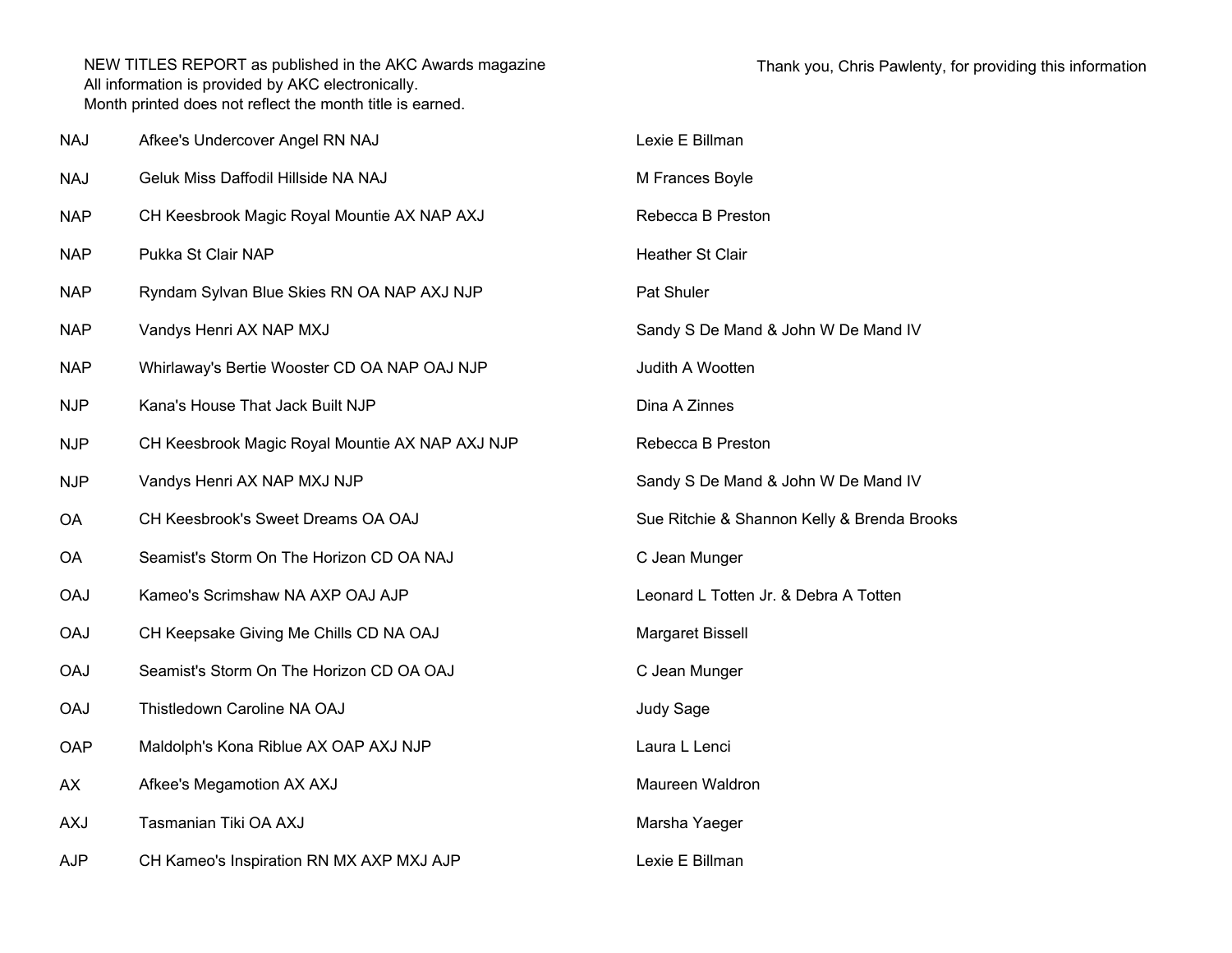AJPVandys Leal CD OA AXP OAJ AJP William L Wells & Carole Henry

|              | August                                              |                                          |
|--------------|-----------------------------------------------------|------------------------------------------|
| <b>TITLE</b> | <b>NAME</b>                                         | <b>OWNERS</b>                            |
| <b>CH</b>    | CH Arklows Phoenix Sun                              | Patrick Easter & Kathy Easter            |
| <b>CH</b>    | <b>CH Arklows Serendipity</b>                       | Kathy Easter & Wendi Venable             |
| <b>CH</b>    | <b>CH Chatawa Princess Belle</b>                    | Dickie Marie George & Ann Terry          |
| <b>CH</b>    | CH K-Central's Make It Happen                       | Sherri-Anne Kovach                       |
| <b>CH</b>    | CH Rainkees Lend Me An Ear                          | Helen L Wymore                           |
| <b>CH</b>    | CH Twin Trees Catmandu                              | Karen Evasuik & Steve Evasuik            |
| <b>CH</b>    | CH Windrift's Playmate.Com                          | Scott Coleman                            |
| CD           | Darkenwald's Zest In Show CD                        | Richard Su & Suzette Lefebvre & Judy Nye |
| CD           | Vandys Presto CD                                    | Carole Henry                             |
| <b>CDX</b>   | CH O'Delyn Star Gazer CDX                           | Lois Waddell & David Waddell             |
| UDX4         | CH OTCH Klassic's Keeping It Up UDX4 AX NAP AXJ NJP | Bonnie Burman & Terry Burman             |
| <b>RN</b>    | CH Arklows Happenstance RN                          | Alice A Myers & Mary Jane Kamm           |
| <b>RN</b>    | Geluk Is Camellia Hillside CD RN NJP                | <b>Frances Boyle</b>                     |
| <b>RN</b>    | Kameo's Virtual Storm Cloud CD RN                   | Karen B Squier                           |
| <b>RN</b>    | One In A Maxamillion RN                             | Nancy Aldrich                            |
| <b>RA</b>    | Dickinson's Docashein CD RA                         | Stacy L Dickinson                        |
| <b>RE</b>    | Dow-Tees Garnet CD RE OA NAP NAJ NJP                | Harriet A Haynes                         |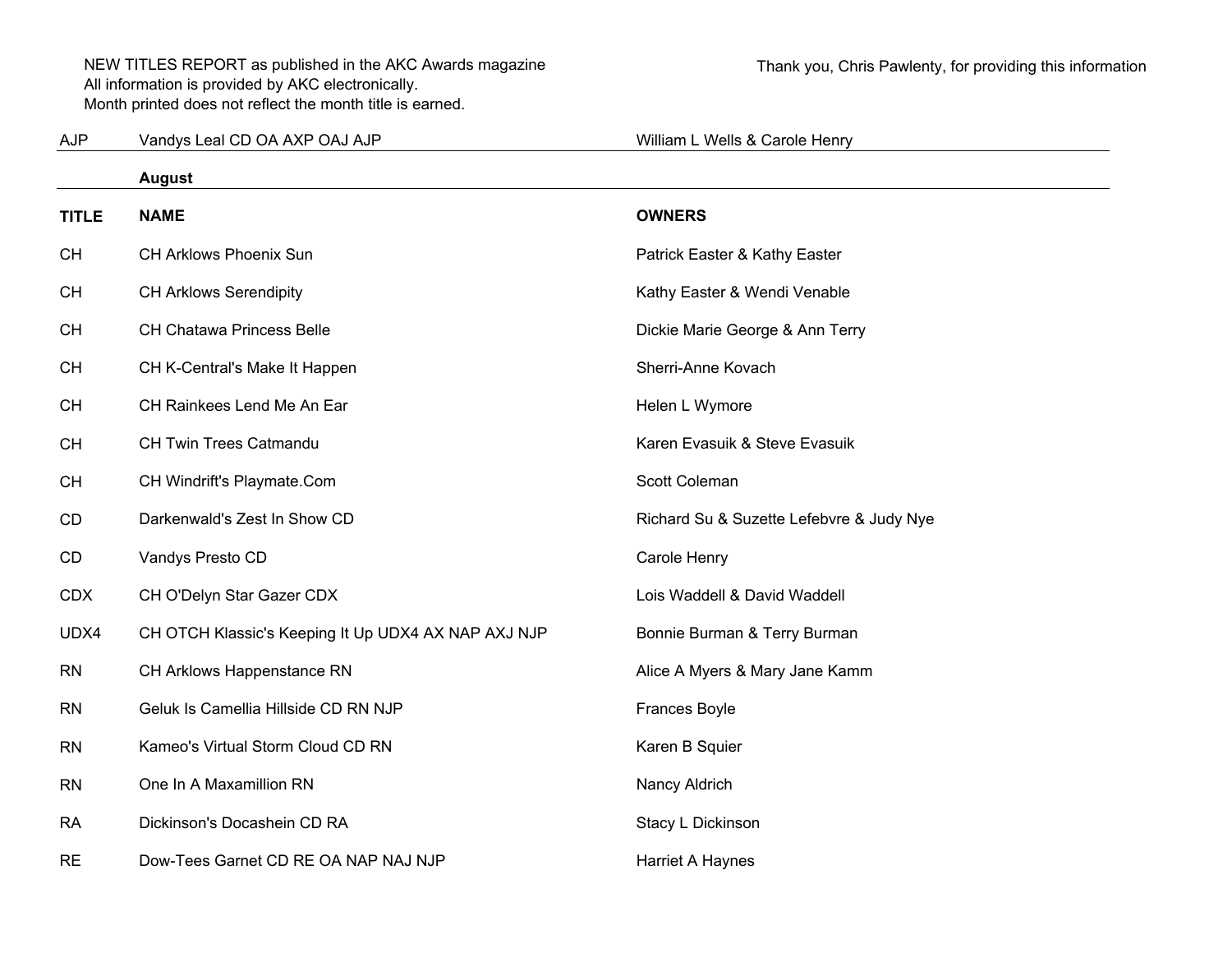| <b>RAE</b>   | Vandys K Out Of The Blue CDX RAE                      | Kathy Gaynor                              |
|--------------|-------------------------------------------------------|-------------------------------------------|
| <b>NA</b>    | Afkee's Undercover Angel RN NA NAJ                    | Lexie E Billman                           |
| <b>NA</b>    | Sylvan Hot 'N Spicy NA                                | Phillip Hunt & Loretta Hunt               |
| <b>NAP</b>   | CH OTCH Daimler's Dame Extraordinaire UDX2 NA NAP NAJ | Joy-Ann Pool                              |
| <b>NAP</b>   | CH Windrift's Sonora Song MX NAP MXJ NJP              | Tom Ballen & Amy Ballen                   |
| <b>NJP</b>   | Parker NJP                                            | Loretta Hunt                              |
| <b>OA</b>    | Geluk Miss Daffodil Hillside OA NAJ                   | M Frances Boyle                           |
| <b>OAJ</b>   | Keesbrook's Nick O 'Thyme NA NAP OAJ NJP              | Katharine E Murphy                        |
| AX           | Galileo's Missile Toes AX AXJ                         | Anne Timson                               |
| <b>AJP</b>   | Ruttkay Mc Kee AX AXP AXJ AJP                         | Sandy Mccarl & Louis B Mccarl             |
|              |                                                       |                                           |
|              | <b>September</b>                                      |                                           |
| <b>TITLE</b> | <b>NAME</b>                                           | <b>OWNERS</b>                             |
| <b>CH</b>    | <b>CH Ankor's First Mate</b>                          | <b>Cheryl Puckett &amp; Joyce Perkins</b> |
| <b>CH</b>    | CH B Mi Grasshopper                                   | Irene Munson & Betty Munson               |
| <b>CH</b>    | CH Chic's Prima Belladonna                            | Robin Hite                                |
| <b>CH</b>    | <b>CH Covenants Flawless Crystal</b>                  | Anita Houchins                            |
| <b>CH</b>    | CH Jocose Dream A Little Dream                        | Maureen Garappolo & Joseph Garappolo      |
| <b>CH</b>    | CH Keestonekees Kountry Gal                           | Laura R Domowicz                          |
| <b>CH</b>    | CH Moonspinners King Of The Road                      | Judy & Robert Harper                      |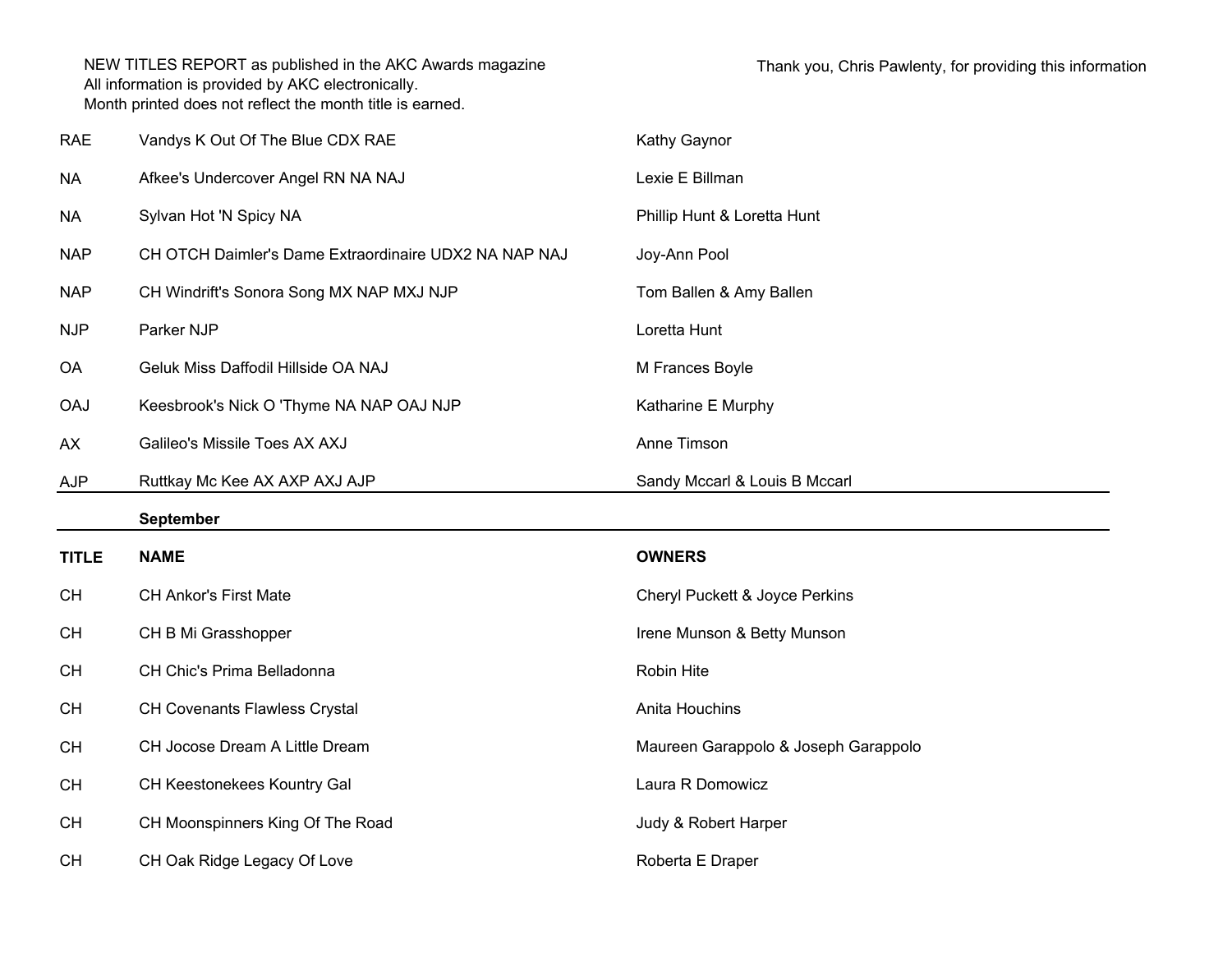| CH         | CH Paradise Ile D'Ange Perikees                   | Dr. Perry C Dillon & Linda Samuel         |
|------------|---------------------------------------------------|-------------------------------------------|
| CН         | CH Ruttkay Becky Thatcher                         | Tammy Sweet & L Mae Evans & Vernon Sweet  |
| CН         | CH Shoreline's Let It Be                          | Tawn Sinclair & Angela Freeland           |
| CН         | CH Van dpier Shorln Whatsonemore                  | Jack Pierce & Sharon Pierce               |
| CН         | <b>CH Windrift's Firecracker</b>                  | Jack Grimes & Cheryl Elkins-Grimes        |
| CН         | CH Windrift's Phoenix Rising                      | Joanne Reed & Liz L Collins               |
| CD         | Vandys Nydia CD                                   | Carole Henry                              |
| <b>CDX</b> | Wilbars Joy CDX RN NAP NJP                        | Barbara A. Morrison & William C. Morrison |
| <b>RN</b>  | Bd's Django Meinhaart UD RN                       | <b>Bonnie E Davis</b>                     |
| RN         | Foxfair Impetuous RN                              | Deborah A Lynch & Jeanne K Buente         |
| <b>RN</b>  | Laser Stayn Live Thru Trumpet CD RN               | <b>Bonnie Davis</b>                       |
| RN         | <b>Rembrandt RN</b>                               | Leann Moccia                              |
| <b>RN</b>  | Vandys Nydia CD RN                                | Carole Henry                              |
| RN         | Wilbars Joy CDX RN NAP NJP                        | Barbara A. Morrison & William C. Morrison |
| RA         | Geluk Is Camellia Hillside CD RA NJP              | <b>Frances Boyle</b>                      |
| RA         | Marrkees Gifted Jazz Dancer CDX RA OA NAP OAJ NJP | Mary Kay & Philip Keenan                  |
| NА         | CH Paradise Kees' Alotta Colada NA                | Shirley Kilpatrick & Linda Samuel         |
| <b>NA</b>  | TLS Pickett's Charge NA                           | Debra Sharlow                             |
| NAJ        | Jo-Lyn's Snowman NAP NAJ                          | Patty Helmig                              |
| <b>NAJ</b> | TLS Pickett's Charge NA NAJ                       | Debra Sharlow                             |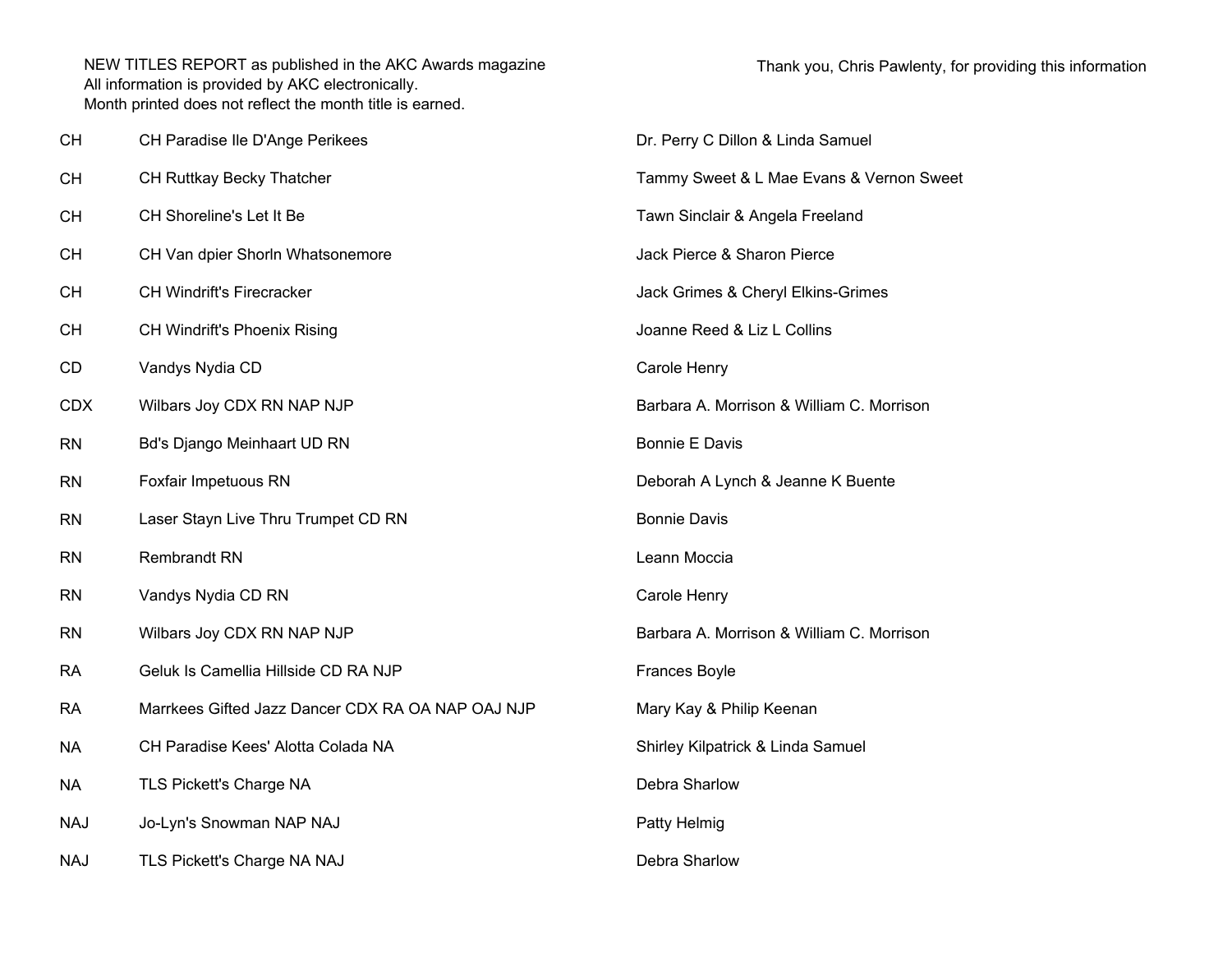| <b>NJP</b>        | Pukka St Clair NAP NJP                                | Heather St Clair               |
|-------------------|-------------------------------------------------------|--------------------------------|
| <b>NJP</b>        | Shoreline's Leading Lady RN AX MXJ NJP                | Lisa Marzban & Tawn Sinclair   |
| <b>OA</b>         | CH Keepsake Giving Me Chills CD OA OAJ                | Margaret Bissell               |
| <b>OA</b>         | CH Shoreline's Ready T'Winsome OA OAJ                 | Kristine Arnds & Tawn Sinclair |
| <b>OA</b>         | Thistledown Caroline OA OAJ                           | Judy Sage                      |
| AX                | Tasmanian Tiki AX AXJ                                 | Marsha Yaeger                  |
| <b>AXJ</b>        | Thistledown Caroline OA AXJ                           | Judy Sage                      |
| MX                | Afkee's Megamotion MX MXJ                             | Maureen Waldron                |
| <b>MXJ</b>        | Afkee's Megamotion AX MXJ                             | Maureen Waldron                |
| <b>MXJ</b>        | Galileo's Missile Toes AX MXJ                         | Anne Timson                    |
| <b>MJP</b>        | CH Shoreline Smoke On The Water CDX RE AX AXP AXJ MJP | <b>Tawn Sinclair</b>           |
| <b>MACH</b>       | CH MACH Seamist's Eye Of The Storm VCD2               | C Jean Munger                  |
| MACH <sub>3</sub> | MACH3 Sierra Buster Bear CDX                          | Kay Vonnahme                   |
| MACH14            | MACH14 Molly CD                                       | Maureen Waldron                |
|                   | <b>October</b>                                        |                                |
| <b>TITLE</b>      | <b>NAME</b>                                           | <b>OWNERS</b>                  |
| <b>CH</b>         | CH Amjukees Raised On Rock                            | Janice Graves                  |
| <b>CH</b>         | CH B Mi Fancy Free Sophie                             | Irene Munson                   |
| <b>CH</b>         | CH Cambrys Lady Of The Harbor                         | Camille M Bray                 |
|                   |                                                       |                                |

CHCH Jen'Ndi's Gone With The Win Diane O Wright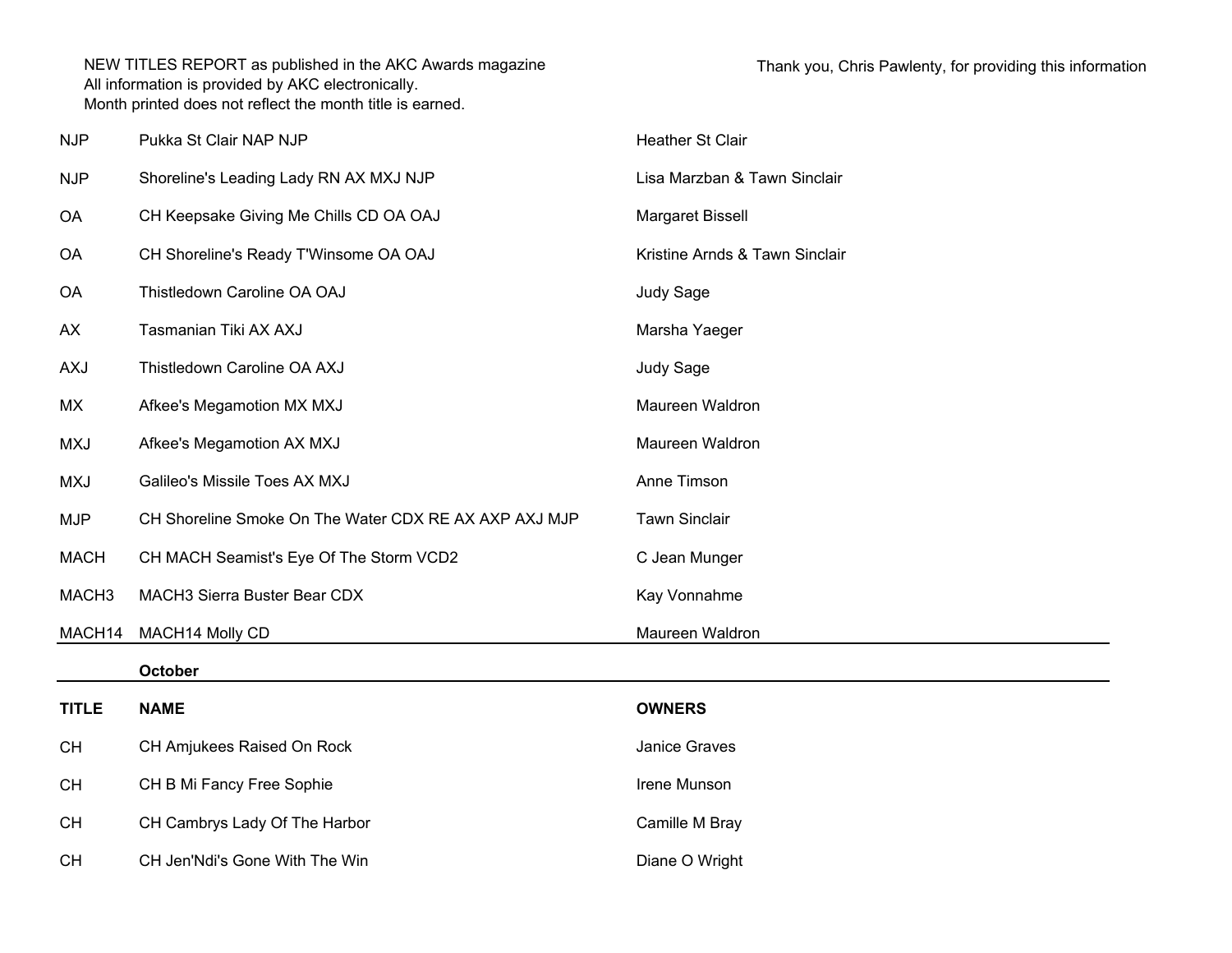| <b>CH</b>  | CH Jen'Ndi's Taking Aim                           | Jennifer McClure                         |
|------------|---------------------------------------------------|------------------------------------------|
| <b>CH</b>  | CH Karina Dynasty's Notorious                     | Vickie L Louie & Alan Leff & Frank Gomez |
| <b>CH</b>  | <b>CH Rainkees Formal Attire</b>                  | Linda Ruler                              |
| <b>CH</b>  | CH Sonata's Simply Elegant                        | Mark Loesser & Debera Loesser            |
| <b>CH</b>  | CH Summerwind's Sicilian Delight                  | Jean Gauchat-Hargis                      |
| <b>CH</b>  | CH Trumpet's Good Day Sunshine                    | Shari L Taylor                           |
| <b>CD</b>  | Gimli Bear Guldenschuh CD                         | Julie Ann Rust & Sean Rust               |
| UD         | MACH2 Bailey's Irish Cream UD NAP                 | Kay Vonnahme                             |
| <b>RN</b>  | CH Chatawa One More Chance RN                     | <b>Billie Ann Terry</b>                  |
| <b>RN</b>  | CH MACH2 Copykees' Simply Awesome CD RN           | Cherrie Treber & John R Treber           |
| <b>RN</b>  | Gimli Bear Guldenschuh CD RN                      | Julie Ann Rust & Sean Rust               |
| <b>RN</b>  | Kioona's Angel Eyes Of Binala RN                  | Edna Corney                              |
| <b>RN</b>  | Vandys Presto CD RN                               | Theresa Bricker & Carole Henry           |
| <b>RA</b>  | Daimler's Moonlight Magic RA                      | Lois Albright                            |
| <b>RE</b>  | Marrkees Gifted Jazz Dancer CDX RE OA NAP OAJ NJP | Mary Kay & Philip Keenan                 |
| <b>NA</b>  | Ashwood's Chocolate Craving NA NAJ                | Cynthia Ernat & Geneva Ernat             |
| <b>NAJ</b> | Ashwood's Chocolate Craving NAJ                   | Cynthia Ernat & Geneva Ernat             |
| <b>NAJ</b> | Sylvan Hot 'N Spicy NA NAJ                        | Phillip Hunt & Loretta Hunt              |
| <b>NAP</b> | MACH2 B Mi Argent Abracadabra NAP NJP             | Cynthia Ernat & Geneva Ernat             |
| <b>NJP</b> | MACH2 B Mi Argent Abracadabra NAP NJP             | Cynthia Ernat & Geneva Ernat             |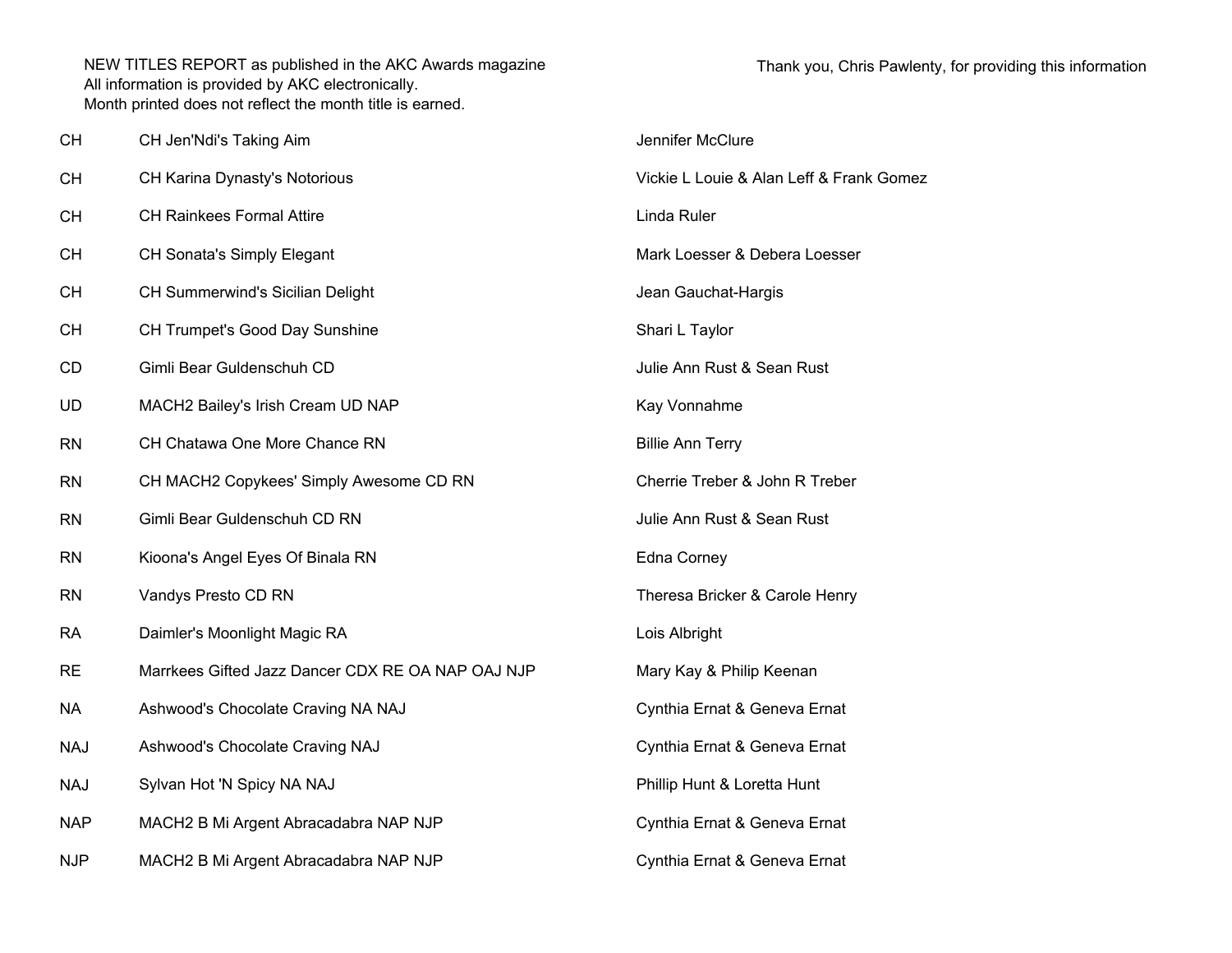| <b>NJP</b> | CH OTCH Daimler's Dame Extraordinaire UDX2 NA NAP NAJ NJP | Joy-Ann Pool                        |
|------------|-----------------------------------------------------------|-------------------------------------|
| <b>OAJ</b> | Geluk Miss Daffodil Hillside OA OAJ                       | M Frances Boyle                     |
| <b>OAJ</b> | TLS Pickett's Charge NA OAJ                               | Debra Sharlow                       |
| <b>OAP</b> | MACH2 B Mi Argent Abracadabra OAP OJP                     | Cynthia Ernat & Geneva Ernat        |
| <b>OJP</b> | MACH2 B Mi Argent Abracadabra OAP OJP                     | Cynthia Ernat & Geneva Ernat        |
| AXJ        | CH Kemont's Double Entendre OA AXJ                        | Sandra I Lambright & Jan Corrington |

## **November**

| <b>TITLE</b> | <b>NAME</b>                               | <b>OWNERS</b>                      |
|--------------|-------------------------------------------|------------------------------------|
| <b>CH</b>    | <b>CH Darkenwald Aragorn</b>              | Ronald Lefebvre & Suzette Lefebvre |
| <b>CH</b>    | CH Legend's Spitfire Of Tara              | Deanna Cox & COLTON JOHNSON        |
| <b>CH</b>    | CH Markwrights While You Were Out         | Mary Ellen Meyer & Tina M Neubauer |
| <b>CH</b>    | CH Silver Bears Sky Rocket                | Sharon S Miller                    |
| <b>CH</b>    | CH Thistledown Christopher                | Irene Maxwell & Suzanne A Vessella |
| CD           | CH Ashbrook's Inside Trader CD            | Karen Blair & Linda B Moss         |
| CD           | CH Vandys JJ CD AX AXJ                    | Carole Henry                       |
| <b>RN</b>    | CH Daimler's Hot Irish Lass CDX RN        | Dawn M Lindemann                   |
| <b>RN</b>    | Keestonekees New Sierra Mist RN           | Gary Johnson & Sandra Johnson      |
| <b>RN</b>    | Rat Pac Dino RN                           | Charles M. Hall                    |
| <b>RN</b>    | Ruttkay Goodgollymiss Molly CDX RN AX OAJ | Mario & Esther Stalker             |
| <b>RN</b>    | Winston CDX RN NAJ OJP                    | Patricia J Stolte                  |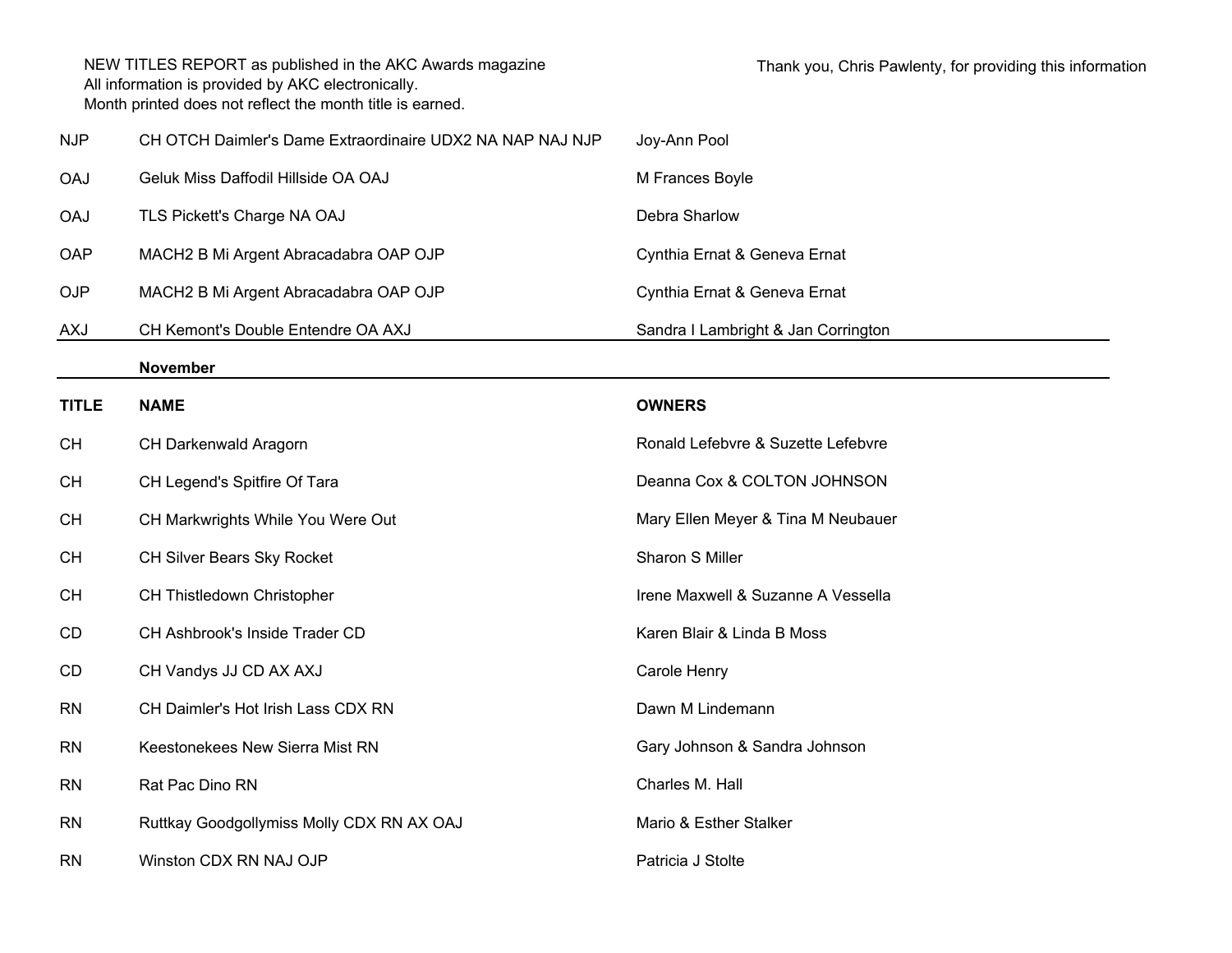| <b>NA</b>    | Daimler's Moonlight Magic RA NA                           | Lois Albright                            |
|--------------|-----------------------------------------------------------|------------------------------------------|
| <b>NA</b>    | Leslie's Little Kiwi NA NAJ                               | Leslie Meyn                              |
| <b>NAJ</b>   | Daimler's Moonlight Magic RA NA NAJ                       | Lois Albright                            |
| <b>NAJ</b>   | Leslie's Little Kiwi NA NAJ                               | Leslie Meyn                              |
| <b>NAJ</b>   | CH Paradise Kees' Alotta Colada NA NAJ                    | Shirley Kilpatrick & Linda Samuel        |
| <b>NAJ</b>   | Seacrest Bebopreboprhubarbpie NAJ                         | Karen Sheahan                            |
| <b>NAJ</b>   | Trumpet's Heart Of Glass NAJ                              | Rebecca B Preston                        |
| <b>NAP</b>   | CH Jo-Lyn's Dasher CD RN NAP                              | Donna L Schmitt & Janit L Johnson        |
| <b>NJP</b>   | MACH2 Bailey's Irish Cream UD NAP NJP                     | Kay Vonnahme                             |
| OA           | TLS Pickett's Charge OA OAJ                               | Debra Sharlow                            |
| <b>OAJ</b>   | Sasha Duncan Staats NA OAJ                                | Karen D Staats                           |
| OAP          | Vandys Xalin UD AX OAP AXJ OJP                            | Roxanne Dyer                             |
| <b>OJP</b>   | CH OTCH Daimler's Dame Extraordinaire UDX2 NA NAP NAJ OJP | Joy-Ann Pool                             |
| <b>AXJ</b>   | CH Keepsake Giving Me Chills CD OA AXJ                    | Margaret Bissell                         |
| <b>AJP</b>   | CH Astarz Bolero Of Westcrest OAP AJP                     | Harry Toepfer & Vivian Toepfer           |
|              | <b>December</b>                                           |                                          |
| <b>TITLE</b> | <b>NAME</b>                                               | <b>OWNERS</b>                            |
| <b>CH</b>    | CH Ashbrook On The Move                                   | Taylor M Ross & Linda B Moss & Lisa Ross |
| CH           | <b>CH Calivale Cake Walk</b>                              | Kathy Stewart                            |
| CН           | <b>CH Canyonfrost Platinum Fox</b>                        | J Prescott-Downing & D Downing           |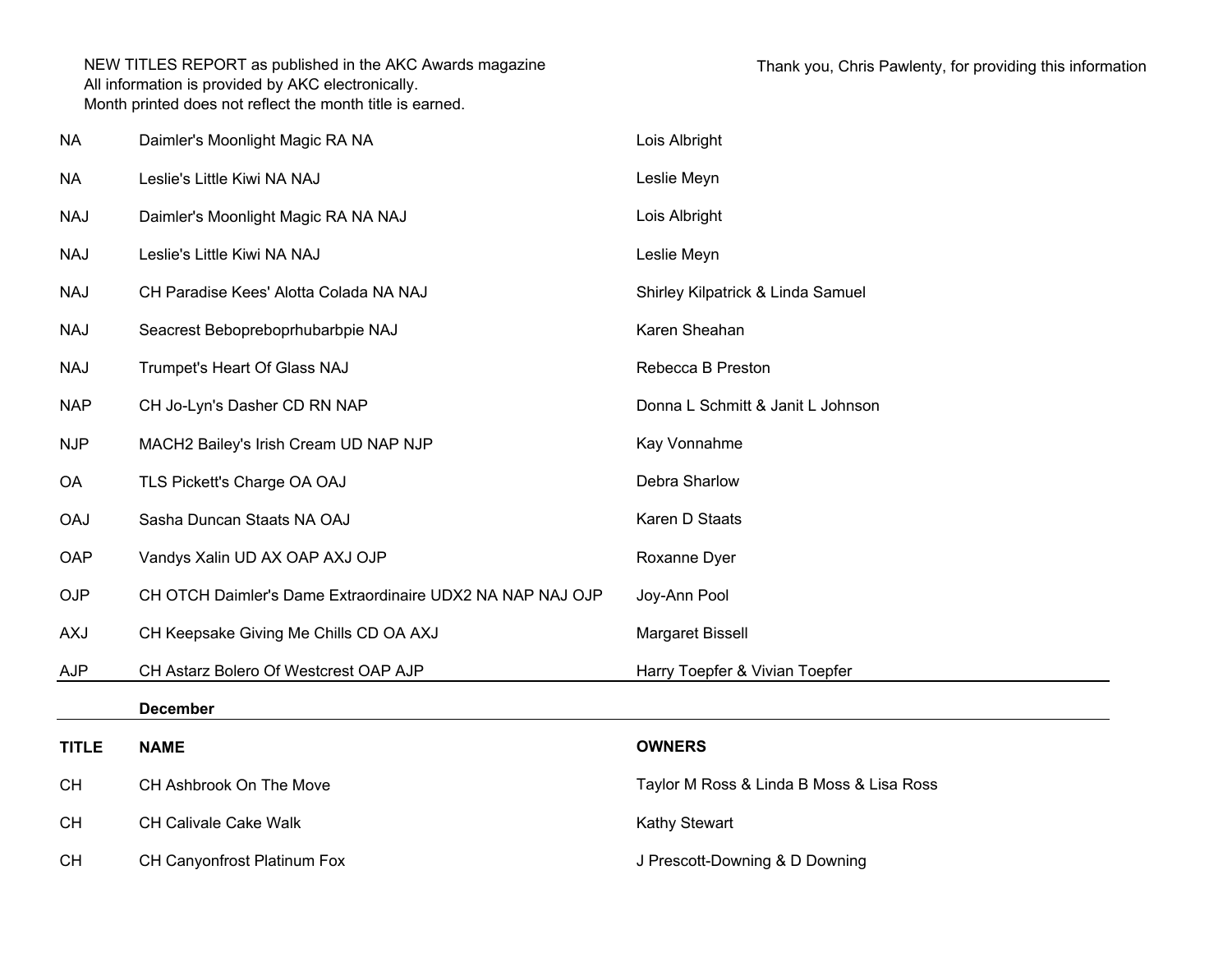| <b>CH</b>  | CH Enchanted's Making A Splash                      | Kathryn Dodge & Richard Dodge                   |
|------------|-----------------------------------------------------|-------------------------------------------------|
| СH         | CH Evenstar Good Karma                              | Patti Hobbs                                     |
| СH         | CH Hermit's Blythe Spirit                           | Betty S Herman                                  |
| CH         | CH Karolinabonnyval Made'ntheusa                    | Tina M Cherico & J Nikki Martin                 |
| <b>CH</b>  | CH Klassic's Start Me Up                            | Mary Beeman                                     |
| <b>CH</b>  | CH Paradise Kees' Pina Colada                       | Fred Gumbinner & Cyndy Gumbinner & Donna Stekli |
| <b>CH</b>  | CH Ruttkay Raskolnikov                              | Ben Lefever & L Mae Evans & Yvonna N Lefever    |
| CH         | CH Shoreline's Tuff Act To Follow RN                | Tawn Sinclair & John Sinclair                   |
| СH         | CH Star-Kee's Rumpled Still Skin                    | Robin Stark & Jimmy Kranz                       |
| <b>CH</b>  | CH Tapestrys Walks Like N Angel                     | Karin Wilson                                    |
| <b>CH</b>  | CH Trumpet's Get Off Of My Cloud                    | Laura Flesher & Caitlin Flesher & Tina Logston  |
| <b>CH</b>  | CH Windrift's Foreign Exchange                      | Joanne Reed & Kymberlee Ghione & Adrian Ghione  |
| <b>CH</b>  | CH Windrift's Space Cadet                           | Jack Grimes & Cheryl Grimes                     |
| CD         | Daimler's Moonlight Magic CD RA NA NAJ              | Lois Albright                                   |
| <b>CDX</b> | Jo-Lyn's Summer Mist CDX MX MXJ                     | Kay Vonnahme & Janit L Johnson                  |
| UDX5       | CH OTCH Klassic's Keeping It Up UDX5 AX NAP AXJ NJP | Bonnie Burman & Terry Burman                    |
| <b>RN</b>  | CH Keesbrook Magic Royal Mountie RN AX OAP AXJ NJP  | Rebecca B Preston                               |
| <b>RN</b>  | Keesbrook Secret Celebration UD RN MX MXJ           | Lila Dann                                       |
| <b>RN</b>  | Keestonekees My Gentle Ben CD RN                    | Gary Johnson & Sandra Johnson                   |
| <b>RN</b>  | Kudzu Goodner CD RN                                 | Vernon J Goodner                                |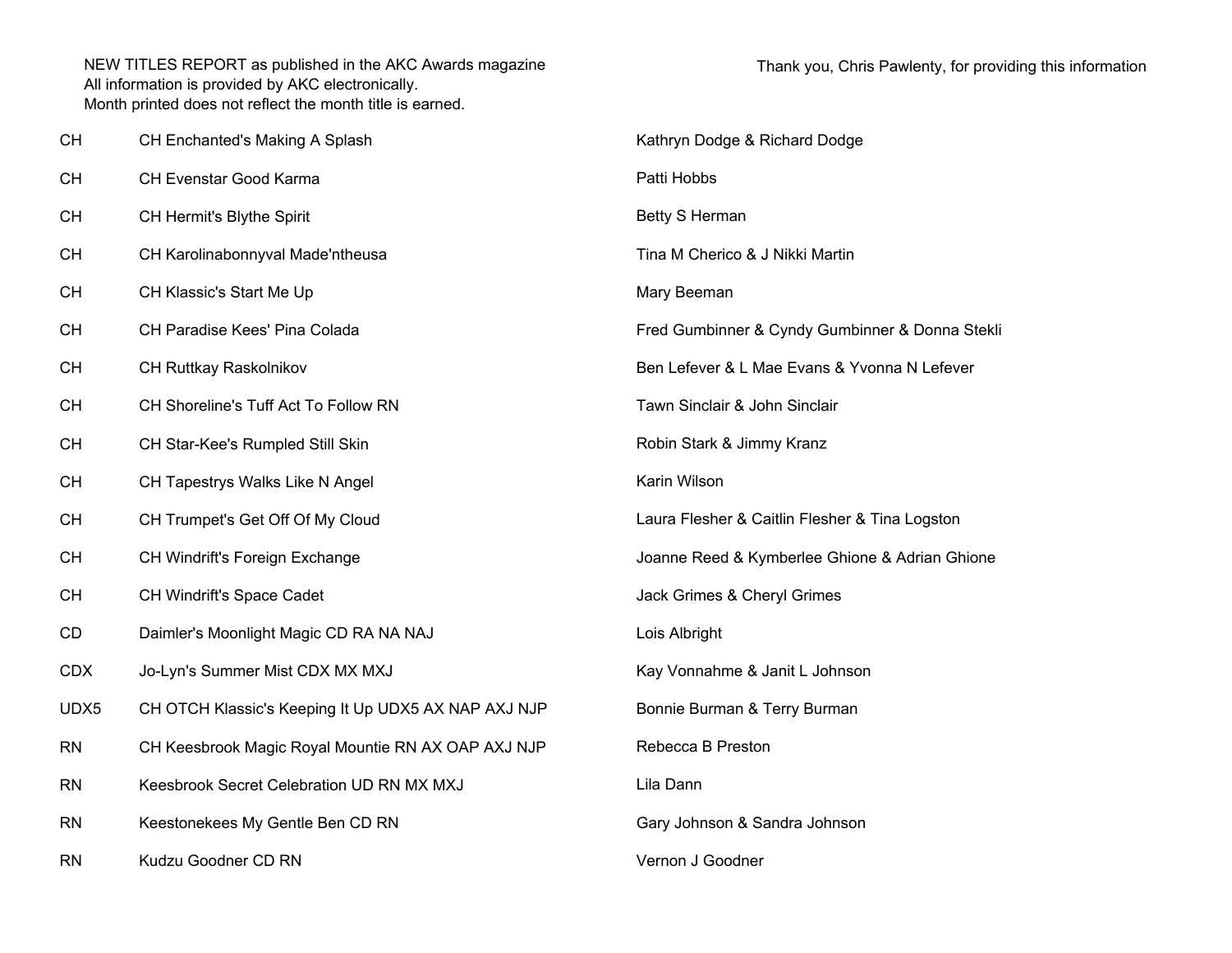| <b>RN</b>  | CH Shoreline's Celebration RN                             | Eileen A Parr & Tawn Sinclair & James K Parr |
|------------|-----------------------------------------------------------|----------------------------------------------|
| <b>RN</b>  | Shoreline's Tuff Act To Follow RN                         | Tawn Sinclair & John Sinclair                |
| <b>RN</b>  | CH Vandys Abrasax CDX RN                                  | Wendy C Swimme & Carol Henry                 |
| <b>RN</b>  | Vandys Xalin UD RN AX OAP AXJ OJP                         | Roxanne Dyer                                 |
| <b>RAE</b> | Vandys Presto CD RA                                       | Theresa Bricker & Carole Henry               |
| <b>RAE</b> | CH Shoreline Smoke On The Water CDX RAE AX AXP AXJ MJP    | <b>Tawn Sinclair</b>                         |
| <b>NA</b>  | Darkenwald My Talisman NA NAJ                             | Alan Burgess                                 |
| <b>NA</b>  | Ladyslipper's Stormy Knight NA                            | Edie C Thiel & Karen S Godfrey & G M Godfrey |
| <b>NA</b>  | Trumpet's Heart Of Glass NA NAJ                           | Rebecca B Preston                            |
| <b>NAJ</b> | Darkenwald My Talisman NA NAJ                             | Alan Burgess                                 |
| <b>NAJ</b> | Ladyslipper's Stormy Knight NA NAJ                        | Edie C Thiel & Karen S Godfrey & G M Godfrey |
| <b>NAP</b> | Parker NAP NJP                                            | Loretta Hunt                                 |
| <b>OAJ</b> | CH Covenants Crown Jewel OAJ                              | Karen Staats & Anita Houchins                |
| OAP        | CH OTCH Daimler's Dame Extraordinaire UDX2 NA OAP NAJ OJP | Joy-Ann Pool                                 |
| OAP        | CH Keesbrook Magic Royal Mountie AX OAP AXJ NJP           | Rebecca B Preston                            |
| AX         | Carr Kees Rick's Roosevelt CD AX OAJ                      | Pat Stolte                                   |
| AX         | CH Keepsake Giving Me Chills CD AX AXJ                    | Margaret Bissell                             |
| AX         | Seamist's Storm On The Horizon CD AX AXJ                  | C Jean Munger                                |
| <b>AXJ</b> | Kameo's Turbocharged CD OA AXJ                            | Debra Mennel & Dennis J Mennel               |
| <b>AXJ</b> | Seamist's Storm On The Horizon CD OA AXJ                  | C Jean Munger                                |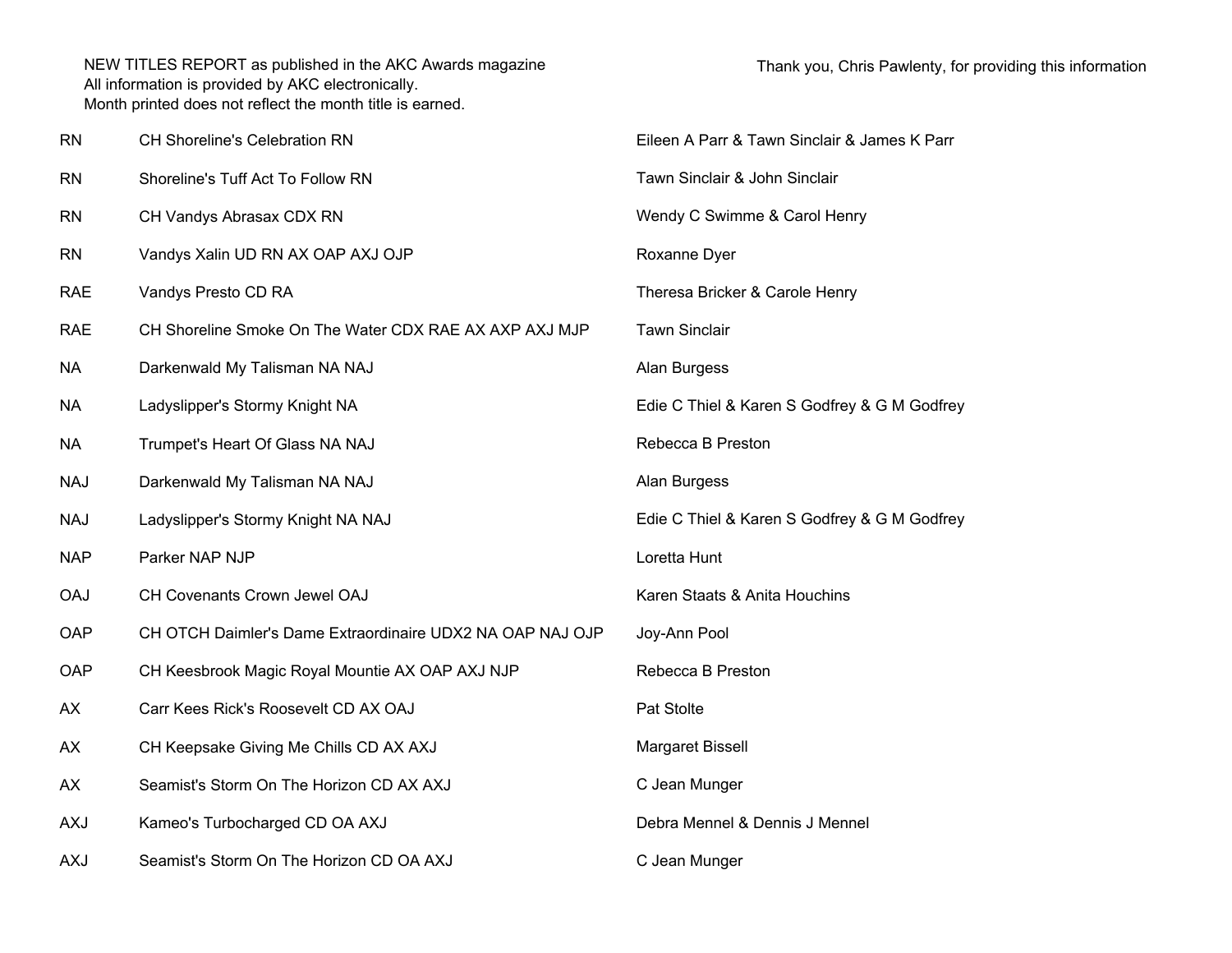|              | NEW TITLES REPORT as published in the AKC Awards magazine<br>All information is provided by AKC electronically.<br>Month printed does not reflect the month title is earned. | Thank you, Chris Pawlenty, for providing this information                         |
|--------------|------------------------------------------------------------------------------------------------------------------------------------------------------------------------------|-----------------------------------------------------------------------------------|
| <b>AXP</b>   | CH Astarz Bolero Of Westcrest AXP AJP                                                                                                                                        | Harry Toepfer & Vivian Toepfer                                                    |
| МX           | Keepsake Life's A Circus RN MX MXJ                                                                                                                                           | Mary Kay Keenan                                                                   |
| <b>MXJ</b>   | Tasmanian Tiki AX MXJ                                                                                                                                                        | Marsha Yaeger                                                                     |
|              | January                                                                                                                                                                      |                                                                                   |
| <b>TITLE</b> | <b>NAME</b>                                                                                                                                                                  | <b>OWNERS</b>                                                                     |
| <b>CH</b>    | CH Bonnyvale's Holiday Special                                                                                                                                               | James M Wolfe & Joanne Harrar & Darlene Bosch & Carolyn H<br>Wolfe                |
| <b>CH</b>    | CH Chatawa Mayan Indian Spirit                                                                                                                                               | Ann Terry                                                                         |
| <b>CH</b>    | CH Cinderlad Hurricane Hannah                                                                                                                                                | Patricia A Tocalis & Charlie Zimmerman                                            |
| <b>CH</b>    | CH Jo-Lyn's Valentine Kiss                                                                                                                                                   | Janit L Johnson                                                                   |
| <b>CH</b>    | CH Keesbrook Owenbriar Show Thyme                                                                                                                                            | LINDA J OWENS & BRENDA S BROOKES                                                  |
| <b>CH</b>    | CH Markwright's Bourne Supremacy                                                                                                                                             | Darla Daugherty & David Daugherty                                                 |
| <b>CH</b>    | CH Vandys Pdq                                                                                                                                                                | Carole Henry                                                                      |
| <b>UDX</b>   | CH Keepsake Moonlight Serenade UDX MX MXJ                                                                                                                                    | Margaret Bissell                                                                  |
| <b>RN</b>    | CH Allante's Barrier Reef VCD1 RN                                                                                                                                            | Victoria Leitner                                                                  |
| <b>RN</b>    | CH Bonnyvale's Dandy Lion Wine CD RN                                                                                                                                         | Mr. James Wolfe & Mrs. Carolyn Wolfe & Mrs. Joanne Harrar & Mrs.<br>Darlene Bosch |
| <b>RN</b>    | Sasha Duncan Staats RN NA OAJ                                                                                                                                                | Karen D Staats                                                                    |
| <b>RN</b>    | CH Vandys JJ CD RN AX AXJ                                                                                                                                                    | Carole Henry                                                                      |
| <b>RN</b>    | CH Windrift's Sonora Song RN MX NAP MXJ NJP                                                                                                                                  | Tom Ballen & Amy Ballen                                                           |
| <b>RA</b>    | Bd's Django Meinhaart UD RA                                                                                                                                                  | Bonnie E Davis                                                                    |
| <b>RA</b>    | CH Jo-Lyn's Dasher CD RA NAP                                                                                                                                                 | Donna L Schmitt & Janit L Johnson                                                 |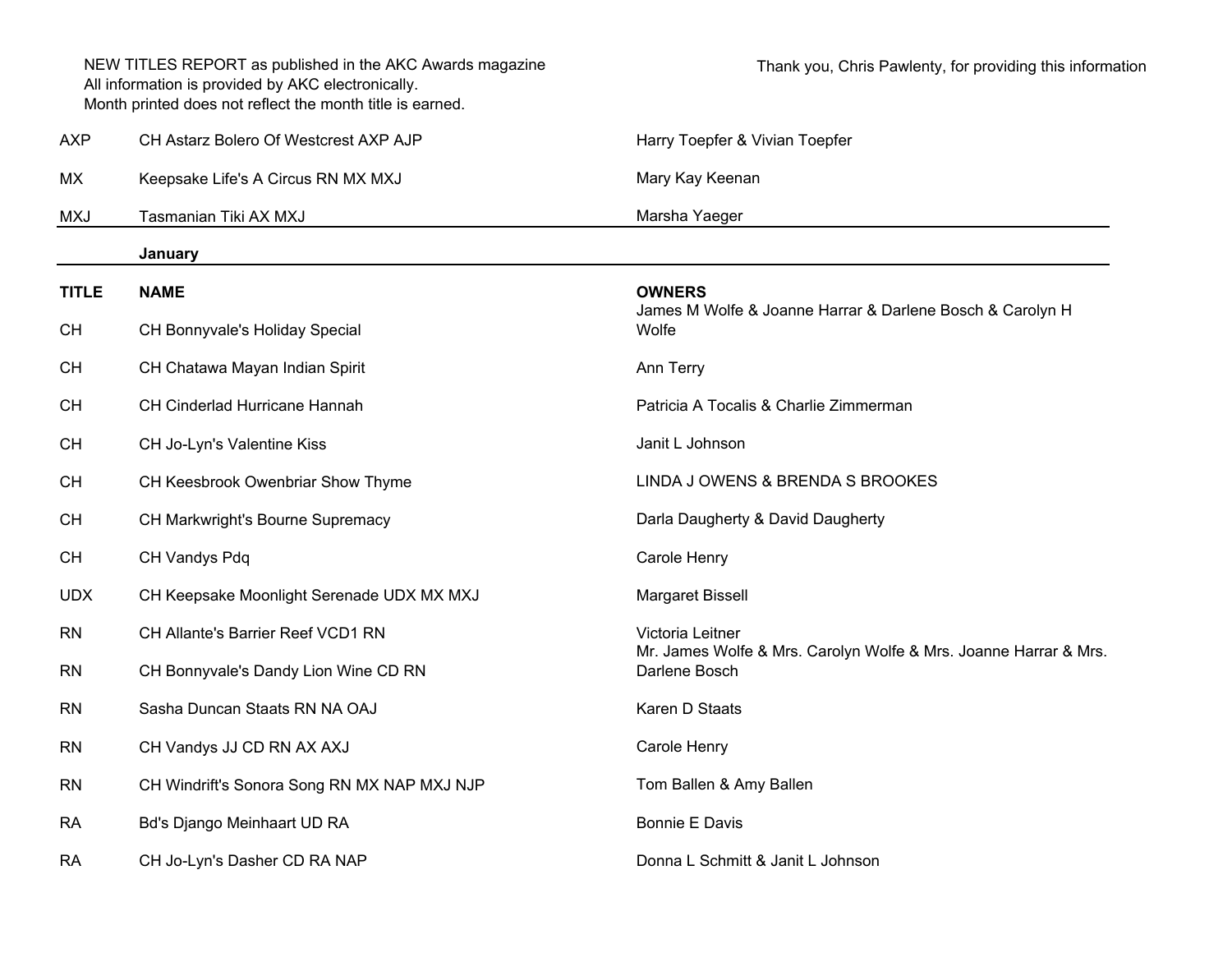| <b>RA</b>   | Laser Stayn Live Thru Trumpet CD RA                       | <b>Bonnie Davis</b>                 |
|-------------|-----------------------------------------------------------|-------------------------------------|
| <b>RA</b>   | Vandys Nydia CD RA                                        | Carole Henry                        |
| <b>RE</b>   | Daimler's Moonlight Magic CD RE NA NAJ                    | Lois Albright                       |
| <b>RE</b>   | Geluk Is Camellia Hillside CD RE NJP                      | <b>Frances Boyle</b>                |
| OA          | Afkee's Undercover Angel RN OA NAJ                        | Lexie E Billman                     |
| <b>OA</b>   | CH Paradise Kees' Alotta Colada OA NAJ                    | Shirley Kilpatrick & Linda Samuel   |
| <b>OAJ</b>  | Afkee's Undercover Angel RN OA OAJ                        | Lexie E Billman                     |
| <b>OAJ</b>  | Seacrest Bebopreboprhubarbpie OAJ                         | Karen Sheahan                       |
| <b>OJP</b>  | Dow-Tees Garnet CD RE OA NAP NAJ OJP                      | Harriet A Haynes                    |
| <b>OJP</b>  | CH Keesbrook Magic Royal Mountie RN AX OAP AXJ OJP        | Rebecca B Preston                   |
| AX          | CH Kemont's Double Entendre AX AXJ                        | Sandra I Lambright & Jan Corrington |
| AX          | CH Seacrest Northern Star RN AX OAJ                       | Karen Sheahan & Heather Campbell    |
| AX          | Thistledown Caroline AX AXJ                               | Judy Sage                           |
| <b>AXJ</b>  | Keepsake Spring Into Action CD RN OA AXJ                  | Frances D'Amico & Patricia Ferguson |
| <b>AXP</b>  | CH OTCH Daimler's Dame Extraordinaire UDX2 NA AXP NAJ OJP | Joy-Ann Pool                        |
| MX          | CH Windrift's Beau Jangles MX MXJ                         | Amy Ballen & Tom Ballen             |
| <b>MXP</b>  | CH Kameo's Inspiration RN MX MXP MXJ MJP                  | Lexie E Billman                     |
| <b>MJP</b>  | CH Kameo's Inspiration RN MX AXP MXJ MJP                  | Lexie E Billman                     |
| <b>MACH</b> | <b>MACH Afkee's Megamotion</b>                            | Maureen Waldron                     |
|             | MACH 15 MACH 15 Molly CD                                  | Maureen Waldron                     |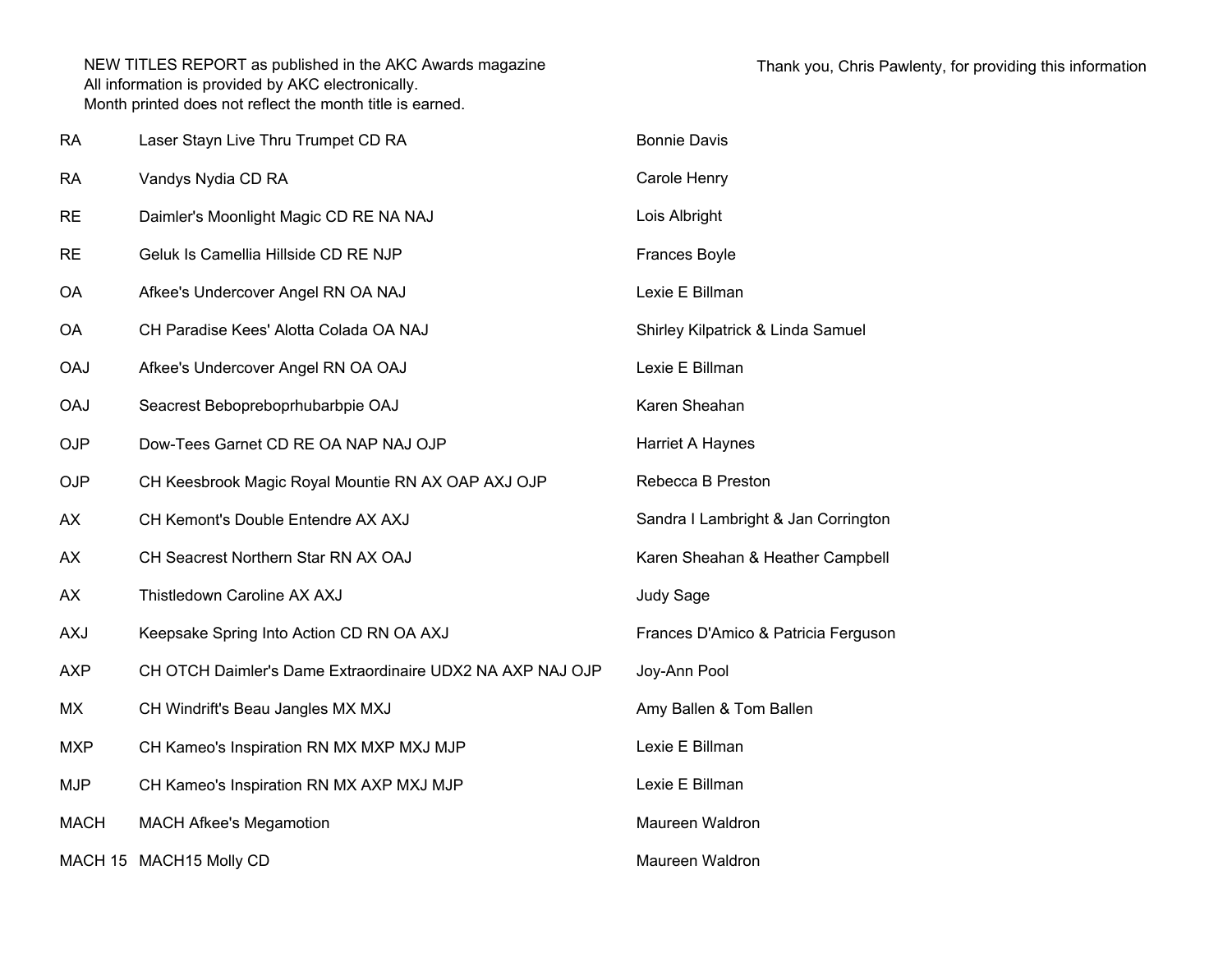| ebruary |  |
|---------|--|
|---------|--|

| <b>TITLE</b> | <b>NAME</b>                                 | <b>OWNERS</b>                                           |
|--------------|---------------------------------------------|---------------------------------------------------------|
| <b>CH</b>    | CH Ashbrook's Ribbon And Lace At C'Keeper'S | Kellie Nance & Linda B Moss                             |
| <b>CH</b>    | CH Ashwood's Silver Tiara                   | Debbie Otero & Donna Staton & Will Otero                |
| <b>CH</b>    | CH Jocose Double Dare                       | Mrs. Maureen Garappolo & Joseph Garappolo               |
| <b>CH</b>    | <b>CH Keesbrook's Firebolt</b>              | Laura Lenci & Brenda Brookes                            |
| <b>CH</b>    | CH Kemonts Double Jeopardy                  | ED RANSOM & Jan Corrington                              |
| <b>CH</b>    | CH Kemonts Skyline's Game Boy               | Kristen Cullen D.V.M. & Susan Cullen                    |
| <b>CH</b>    | CH Ruttkay Good Ship Lollipop               | L Mae Evans                                             |
| <b>CH</b>    | CH Shoreline's Sexy Sadie                   | Sandra Christenbury & Tawn Sinclair                     |
| <b>CH</b>    | <b>CH Skyline's Pipette</b>                 | Susan Cullen & Kristen Cullen                           |
| CH           | CH Summerwind's Italian Treat               | Sharon Hunsinger & Jean Gauchat-Hargis & Ivan Hunsinger |
| <b>CH</b>    | CH Trumpet's Ready Or Not                   | Scott Vanhise & Kim Vanhise                             |
| CD           | Musikkees Rockee MTN High CD RN NA OAJ      | Jo Ann Hoffpauir                                        |
| CD           | Perikee's Rigolo At Achates CD RN           | Robin Z Clark                                           |
| <b>RN</b>    | CH Bonnyvales's Wild Irish Rose RN          | Darlene Bosch                                           |
| <b>RN</b>    | Cornerstone's Jabez At Adonal RN            | Barbara Kasparian & Richard Kasparian                   |
| <b>RN</b>    | Ponchita RN MX MXJ                          | William F Stiles & Merlene H Stiles                     |
| <b>RA</b>    | Keepsake Spring Into Action CD RA OA AXJ    | Frances D'Amico & Patricia Ferguson                     |
| <b>RA</b>    | Perikee's Rigolo At Achates CD RA           | Robin Z Clark                                           |